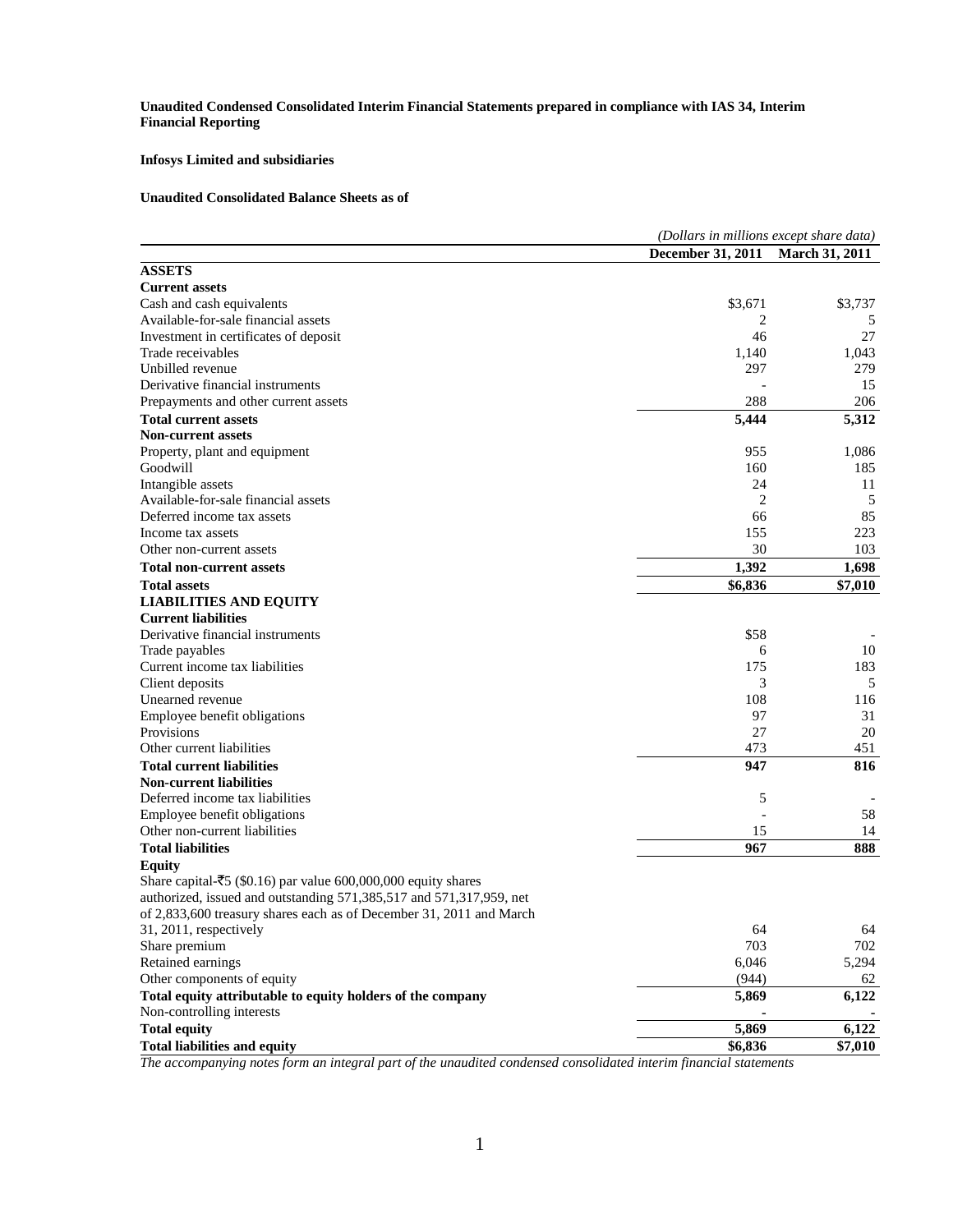# **Infosys Limited and subsidiaries**

# **Unaudited Condensed Consolidated Statements of Comprehensive Income**

|                                                    | (Dollars in millions except share and per equity share data) |             |                   |             |
|----------------------------------------------------|--------------------------------------------------------------|-------------|-------------------|-------------|
|                                                    | Three months ended<br>December 31,                           |             | Nine months ended |             |
|                                                    |                                                              |             | December 31,      |             |
|                                                    | 2011                                                         | 2010        | 2011              | 2010        |
|                                                    |                                                              |             |                   |             |
| <b>Revenues</b>                                    | \$1,806                                                      | \$1,585     | \$5,223           | \$4,439     |
| Cost of sales                                      | 1,030                                                        | 906         | 3,077             | 2,561       |
| <b>Gross profit</b>                                | 776                                                          | 679         | 2,146             | 1,878       |
| Operating expenses:                                |                                                              |             |                   |             |
| Selling and marketing expenses                     | 88                                                           | 88          | 275               | 244         |
| Administrative expenses                            | 128                                                          | 112         | 386               | 319         |
| Total operating expenses                           | 216                                                          | 200         | 661               | 563         |
| <b>Operating profit</b>                            | 560                                                          | 479         | 1,485             | 1,315       |
| Other income, net                                  | 82                                                           | 65          | 266               | 175         |
| Profit before income taxes                         | 642                                                          | 544         | 1,751             | 1,490       |
| Income tax expense                                 | 184                                                          | 147         | 498               | 393         |
| Net profit                                         | \$458                                                        | \$397       | \$1,253           | \$1,097     |
|                                                    |                                                              |             |                   |             |
| Other comprehensive income                         |                                                              |             |                   |             |
| Fair value changes on available-for-sale financial |                                                              |             | \$(2)             | \$(1)       |
| asset, net of tax effect (refer note 2.2 and 2.5)  |                                                              |             |                   |             |
| Exchange differences on translating foreign        | (442)                                                        | 38          | (1,004)           | 49          |
| operations                                         |                                                              |             |                   |             |
| Total other comprehensive income                   | \$(442)                                                      | \$38        | \$(1,006)         | \$48        |
| Total comprehensive income                         | \$16                                                         | \$435       | \$247             | \$1,145     |
|                                                    |                                                              |             |                   |             |
| <b>Profit attributable to:</b>                     |                                                              |             |                   |             |
| Owners of the company                              | \$458                                                        | \$397       | \$1,253           | \$1,097     |
| Non-controlling interest                           |                                                              |             |                   |             |
|                                                    | \$458                                                        | \$397       | \$1,253           | \$1,097     |
| Total comprehensive income attributable to:        |                                                              |             |                   |             |
| Owners of the company                              | \$16                                                         | \$435       | \$247             | \$1,145     |
| Non-controlling interest                           |                                                              |             |                   |             |
|                                                    | $\overline{$16}$                                             | \$435       | \$247             | \$1,145     |
|                                                    |                                                              |             |                   |             |
| Earnings per equity share                          |                                                              |             |                   |             |
| Basic $(\$)$                                       | 0.80                                                         | 0.69        | 2.19              | 1.92        |
| Diluted (\$)                                       | 0.80                                                         | 0.69        | 2.19              | 1.92        |
| Weighted average equity shares used in             |                                                              |             |                   |             |
| computing earnings per equity share                |                                                              |             |                   |             |
| <b>Basic</b>                                       | 571,377,084                                                  | 571,246,801 | 571,356,602       | 571,138,078 |
| Diluted                                            | 571,396,560                                                  | 571,380,888 | 571,394,949       | 571,358,432 |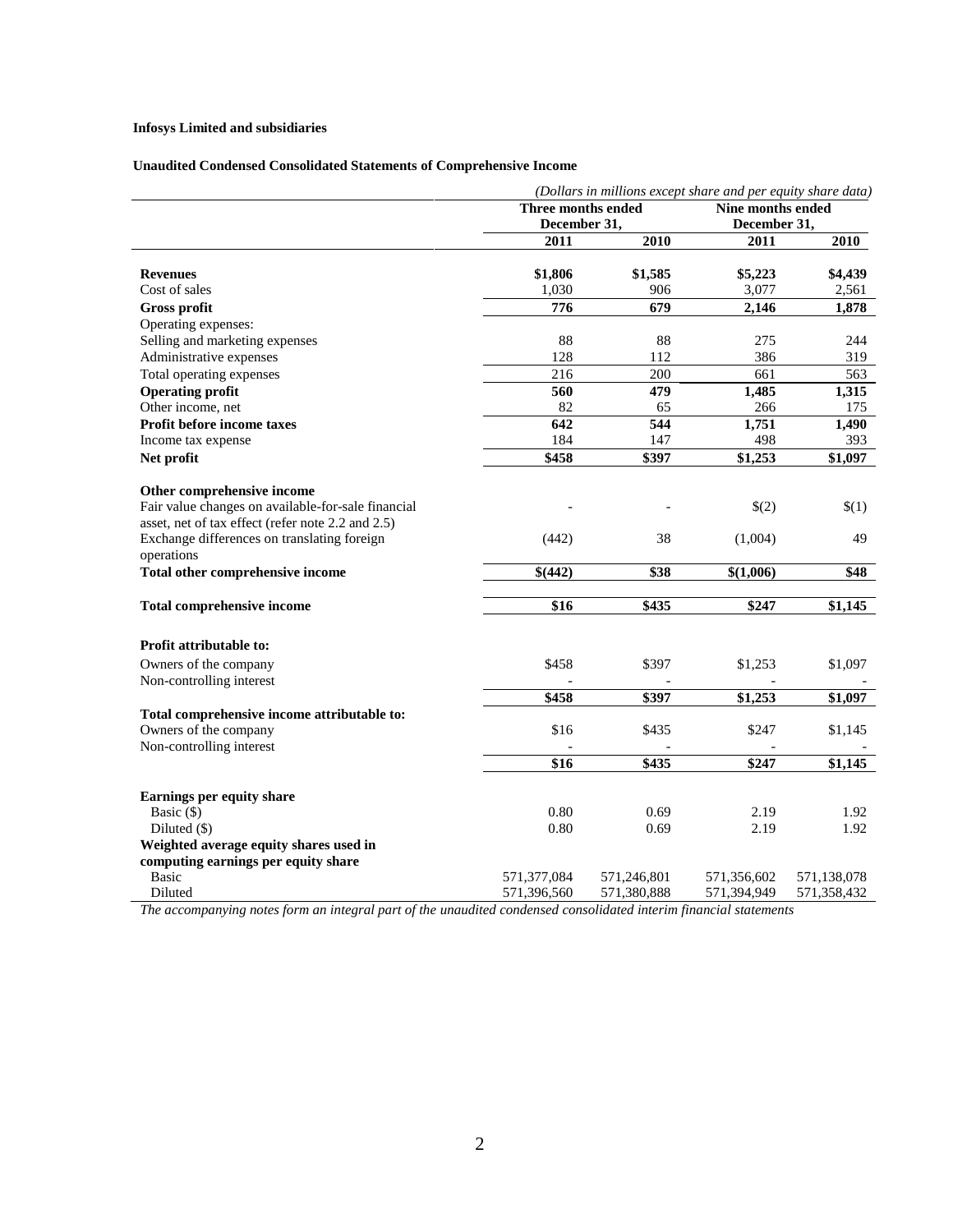## **Infosys Limited and subsidiaries**

## **Unaudited Condensed Consolidated Statements of Changes in Equity**

|                                          |             |                         |                         |                             |                                  | (Dollars in millions except share data)                     |
|------------------------------------------|-------------|-------------------------|-------------------------|-----------------------------|----------------------------------|-------------------------------------------------------------|
|                                          | $Shares(*)$ | <b>Share</b><br>capital | <b>Share</b><br>premium | <b>Retained</b><br>earnings | Other<br>components<br>of equity | <b>Total equity</b><br>attributable to<br>equity holders of |
|                                          |             |                         |                         |                             |                                  | the company                                                 |
| <b>Balance as of April 1, 2010</b>       | 570,991,592 | \$64                    | \$694                   | \$4,611                     | \$(8)                            | \$5,361                                                     |
| Changes in equity for the nine           |             |                         |                         |                             |                                  |                                                             |
| months ended December 31, 2010           |             |                         |                         |                             |                                  |                                                             |
| Shares issued on exercise of employee    | 304,501     |                         | 5                       |                             |                                  | 5                                                           |
| stock options                            |             |                         |                         |                             |                                  |                                                             |
| Dividends (including corporate)          |             |                         |                         | (816)                       |                                  | (816)                                                       |
| dividend tax)                            |             |                         |                         |                             |                                  |                                                             |
| Fair value changes on available-for-     |             |                         |                         |                             | (1)                              | (1)                                                         |
| sale financial assets, net of tax effect |             |                         |                         |                             |                                  |                                                             |
| (Refer Note 2.2 and 2.17)                |             |                         |                         |                             |                                  |                                                             |
| Net profit                               |             |                         |                         | 1,097                       |                                  | 1,097                                                       |
| Exchange differences on translating      |             |                         |                         |                             | 49                               | 49                                                          |
| foreign operations                       |             |                         |                         |                             |                                  |                                                             |
| Balance as of December 31, 2010          | 571,296,093 | \$64                    | \$699                   | \$4,892                     | \$40                             | \$5,695                                                     |
| Balance as of April 1, 2011              | 571,317,959 | \$64                    | \$702                   | \$5,294                     | \$62                             | \$6,122                                                     |
| Changes in equity for the nine           |             |                         |                         |                             |                                  |                                                             |
| months ended December 31, 2011           |             |                         |                         |                             |                                  |                                                             |
| Shares issued on exercise of employee    | 67,558      |                         | 1                       |                             |                                  | 1                                                           |
| stock options                            |             |                         |                         |                             |                                  |                                                             |
| Dividends (including corporate           |             |                         |                         | (501)                       |                                  | (501)                                                       |
| dividend tax)                            |             |                         |                         |                             |                                  |                                                             |
| Fair value changes on available-for-     |             |                         |                         |                             | (2)                              | (2)                                                         |
| sale financial assets, net of tax effect |             |                         |                         |                             |                                  |                                                             |
| (Refer Note 2.2 and 2.5)                 |             |                         |                         |                             |                                  |                                                             |
| Net profit                               |             |                         |                         | 1,253                       |                                  | 1,253                                                       |
| Exchange differences on translating      |             |                         |                         |                             | (1,004)                          | (1,004)                                                     |
| foreign operations                       |             |                         |                         |                             |                                  |                                                             |
| Balance as of December 31, 2011          | 571,385,517 | \$64                    | \$703                   | \$6,046                     | \$944                            | \$5,869                                                     |

*\*excludes treasury shares of 28,33,600 held by consolidated trust.*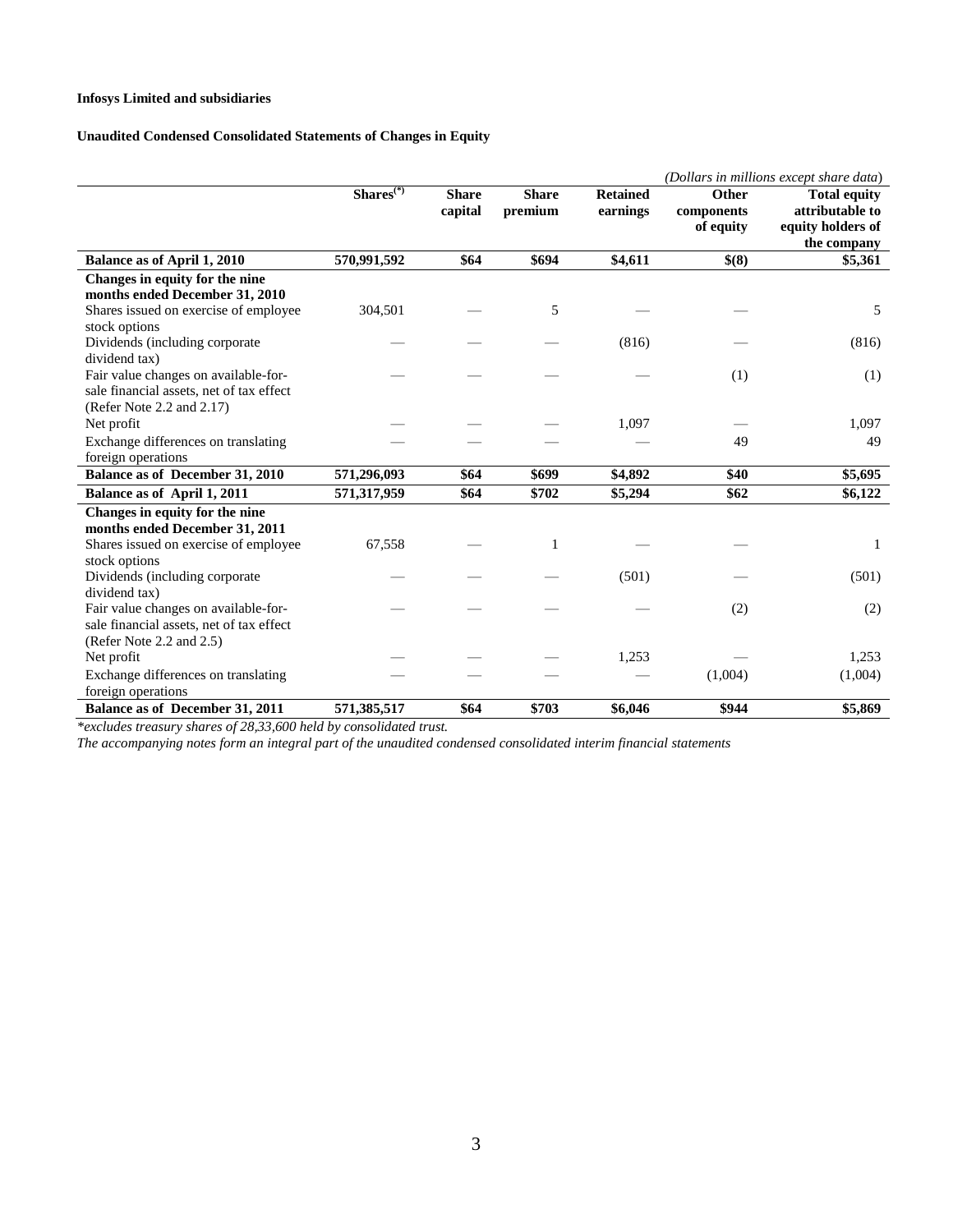# **Infosys Limited and subsidiaries**

## **Unaudited Condensed Consolidated Statements of Cash Flows**

|                                                                       |                                   | (Dollars in millions) |
|-----------------------------------------------------------------------|-----------------------------------|-----------------------|
|                                                                       | <b>Nine months ended December</b> |                       |
|                                                                       | 31,                               |                       |
|                                                                       | 2011                              | 2010                  |
| <b>Operating activities:</b>                                          |                                   |                       |
| Net profit                                                            | \$1,253                           | \$1,097               |
| Adjustments to reconcile net profit to net cash provided by operating |                                   |                       |
| activities:                                                           |                                   |                       |
| Depreciation and amortization                                         | 146                               | 140                   |
| Income on investments                                                 | (6)                               | (12)                  |
| Income tax expense                                                    | 498                               | 393                   |
| Other non-cash item                                                   | 1                                 | 1                     |
| <b>Changes in working capital</b>                                     |                                   |                       |
| Trade receivables                                                     | (291)                             | (183)                 |
| Prepayments and other assets                                          | 33                                | (40)                  |
| Unbilled revenue                                                      | (70)                              | (30)                  |
| Trade payables                                                        | (4)                               | 4                     |
| Client deposits                                                       | (1)                               | 3                     |
| Unearned revenue                                                      | 11                                | 9                     |
| Other liabilities and provisions                                      | 136                               | 66                    |
| <b>Cash generated from operations</b>                                 | 1,706                             | 1,448                 |
| Income taxes paid                                                     | (434)                             | (406)                 |
| Net cash provided by operating activities                             | 1,272                             | 1,042                 |
| <b>Investing activities:</b>                                          |                                   |                       |
| Expenditure on property, plant and equipment, including changes in    | (186)                             | (211)                 |
| retention money                                                       |                                   |                       |
| Payment on acquisition of intellectual property rights                | (15)                              |                       |
| Loans to employees                                                    | (3)                               | (3)                   |
| Deposits placed with corporation                                      | (16)                              | (35)                  |
| Income on available-for-sale financial assets                         | 4                                 | 5                     |
| Investment in certificates of deposit                                 | (55)                              | (184)                 |
| Redemption of certificates of deposit                                 | 31                                | 219                   |
| Investment in available-for-sale financial assets                     | (1,012)                           | (385)                 |
| Redemption of available-for-sale financial assets                     | 1,015                             | 934                   |
| Net cash used in investing activities                                 | (237)                             | 340                   |
| <b>Financing activities:</b>                                          |                                   |                       |
| Proceeds from issuance of common stock on exercise of employee stock  | $\mathbf{1}$                      | 5                     |
| options                                                               |                                   |                       |
| Payment of dividends                                                  | (431)                             | (699)                 |
| Payment of corporate dividend tax                                     | (70)                              | (117)                 |
| Net cash used in financing activities                                 | (500)                             | (811)                 |
|                                                                       |                                   | 45                    |
| Effect of exchange rate changes on cash and cash equivalents          | (601)<br>535                      | 571                   |
| Net increase in cash and cash equivalents                             |                                   |                       |
| Cash and cash equivalents at the beginning                            | 3,737                             | 2,698                 |
| Cash and cash equivalents at the end                                  | \$3,671                           | \$3,314               |
| <b>Supplementary information:</b>                                     |                                   |                       |
| Restricted cash balance                                               | \$22                              | \$25                  |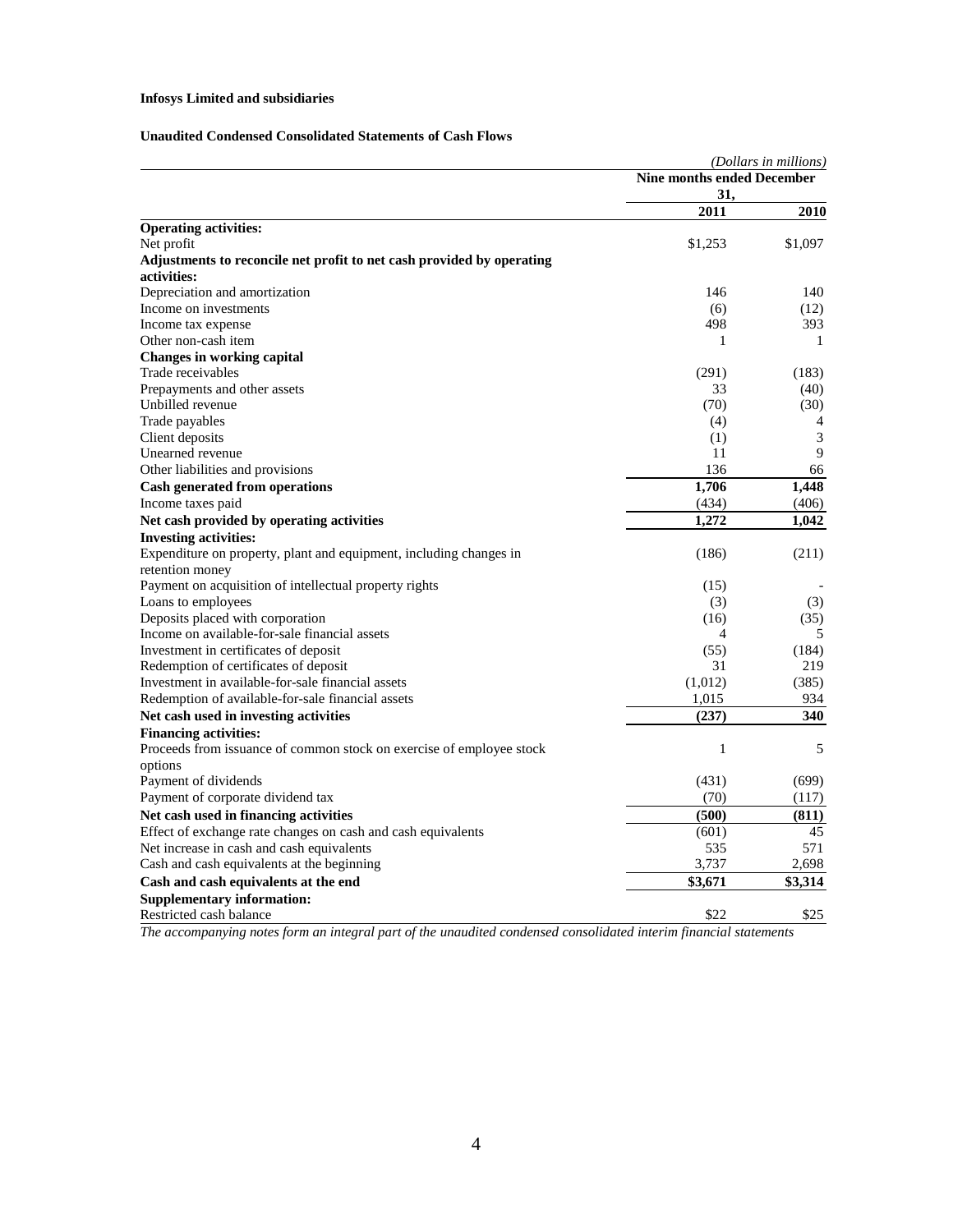#### **Notes to the Unaudited Condensed Consolidated Interim Financial Statements**

### **1. Company Overview and Significant Accounting Policies**

#### **1.1 Company overview**

Infosys Limited (Infosys or the company) along with its controlled trusts, majority owned and controlled subsidiary, Infosys BPO Limited (Infosys BPO) and wholly owned and controlled subsidiaries, Infosys Technologies (Australia) Pty. Limited (Infosys Australia), Infosys Technologies (China) Co. Limited (Infosys China), Infosys Consulting, Inc. (Infosys Consulting), Infosys Technologies S. DE R.L. de C.V. (Infosys Mexico), Infosys Technologies (Sweden) AB (Infosys Sweden), Infosys Tecnologia DO Brasil LTDA (Infosys Brasil), Infosys Public Services, Inc., (Infosys Public Services), and Infosys Technologies (Shanghai) Company Limited (Infosys Shanghai) is a leading global technology services company. The Infosys group of companies (the Group) provides business consulting, technology, engineering and outsourcing services. In addition, the Group offers software products for the banking industry.

In June 2011, the name of the company was changed from "Infosys Technologies Limited" to "Infosys Limited," following approval of the name change by the company"s board of directors, shareholders and the Indian regulatory authorities.

The company is a public limited company incorporated and domiciled in India and has its registered office at Bangalore, Karnataka, India. The company has its primary listings on the Bombay Stock Exchange and National Stock Exchange in India. The company"s American Depositary Shares representing equity shares are also listed on the NASDAQ Global Select Market.

## **1.2 Basis of preparation of financial statements**

These condensed consolidated interim financial statements as at and for the nine months ended December 31, 2011 have been prepared in compliance with International Financial Reporting Standards as issued by the International Accounting Standards Board (IFRS), under the historical cost convention on the accrual basis except for certain financial instruments and prepaid gratuity benefits which have been measured at fair values. These condensed consolidated interim financial statements should be read in conjunction with the consolidated financial statements and related notes included in the company's Annual Report on Form 20-F for the fiscal year ended March 31, 2011. Accounting policies have been applied consistently to all periods presented in these financial statements.

## **1.3 Basis of consolidation**

Infosys consolidates entities which it owns or controls. Control exists when the Group has the power to govern the financial and operating policies of an entity so as to obtain benefits from its activities. In assessing control, potential voting rights that are currently exercisable are also taken into account. Subsidiaries are consolidated from the date control commences until the date control ceases.

The financial statements of the Group companies are consolidated on a line-by-line basis and intra-group balances and transactions including unrealized gain / loss from such transactions are eliminated upon consolidation. These financial statements are prepared by applying uniform accounting policies in use at the Group. Non-controlling interests which represent part of the net profit or loss and net assets of subsidiaries that are not, directly or indirectly, owned or controlled by the company, are excluded.

## **1.4 Use of estimates**

The preparation of the financial statements in conformity with IFRS requires management to make estimates, judgments and assumptions. These estimates, judgments and assumptions affect the application of accounting policies and the reported amounts of assets and liabilities, the disclosures of contingent assets and liabilities at the date of the financial statements and reported amounts of revenues and expenses during the period. Application of accounting policies that require critical accounting estimates involving complex and subjective judgments and the use of assumptions in these financial statements have been disclosed in Note 1.5. Accounting estimates could change from period to period. Actual results could differ from those estimates. Appropriate changes in estimates are made as management becomes aware of changes in circumstances surrounding the estimates. Changes in estimates are reflected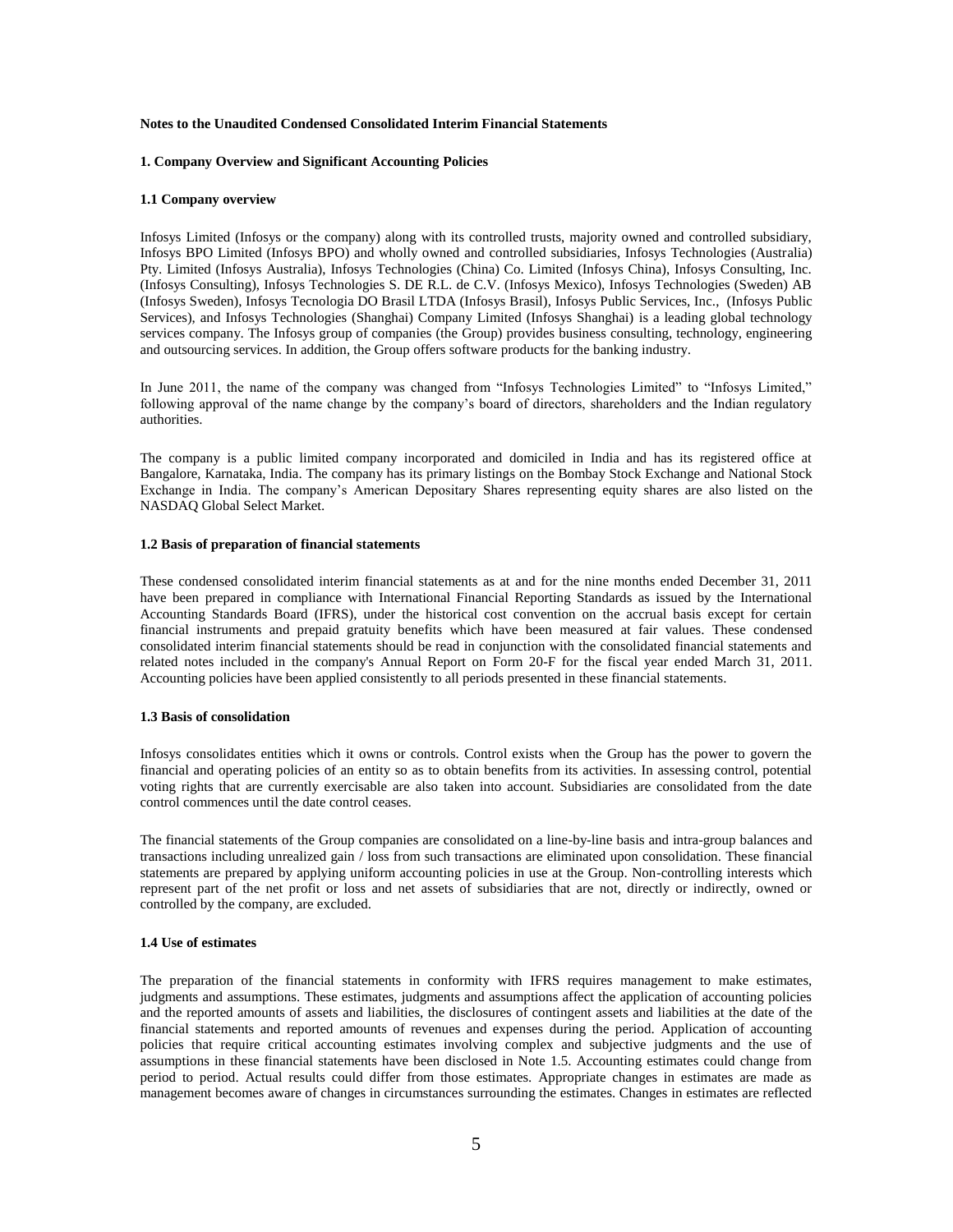in the financial statements in the period in which changes are made and, if material, their effects are disclosed in the notes to the unaudited consolidated interim financial statements.

## **1.5 Critical accounting estimates**

### **a. Revenue recognition**

The company uses the percentage-of-completion method in accounting for its fixed-price contracts. Use of the percentage-of-completion method requires the company to estimate the efforts expended to date as a proportion of the total efforts to be expended. Efforts expended have been used to measure progress towards completion as there is a direct relationship between input and productivity. Provisions for estimated losses, if any, on uncompleted contracts are recorded in the period in which such losses become probable based on the expected contract estimates at the reporting date.

## **b. Income taxes**

The company's two major tax jurisdictions are India and the U.S., though the company also files tax returns in other foreign jurisdictions. Significant judgments are involved in determining the provision for income taxes, including the amount expected to be paid or recovered in connection with uncertain tax positions. Also refer to Note 2.5.

#### **c . Business combinations and Intangible assets**

Business combinations are accounted for using IFRS 3 (Revised), Business Combinations. IFRS 3 requires the identifiable intangible assets and contingent consideration to be fair valued in order to ascertain the net fair value of identifiable assets, liabilities and contingent liabilities of the acquiree. Significant estimates are required to be made in determining the value of contingent consideration and intangible assets. These valuations are conducted by independent valuation experts.

#### **1.6 Revenue recognition**

The company derives revenues primarily from software related services and from the licensing of software products. Arrangements with customers for software related services are either on a fixed-price, fixed-timeframe or on a timeand-material basis.

Revenue on time-and-material contracts are recognized as the related services are performed and revenue from the end of the last billing to the balance sheet date is recognized as unbilled revenues. Revenue from fixed-price, fixedtimeframe contracts, where there is no uncertainty as to measurement or collectability of consideration, is recognized as per the percentage-of-completion method. When there is uncertainty as to measurement or ultimate collectability, revenue recognition is postponed until such uncertainty is resolved. Efforts expended have been used to measure progress towards completion as there is a direct relationship between input and productivity. Provisions for estimated losses, if any, on uncompleted contracts are recorded in the period in which such losses become probable based on the current contract estimates. Costs and earnings in excess of billings are classified as unbilled revenue while billings in excess of costs and earnings are classified as unearned revenue. Maintenance revenue is recognized ratably over the term of the underlying maintenance arrangement.

In arrangements for software development and related services and maintenance services, the company has applied the guidance in IAS 18, Revenue, by applying the revenue recognition criteria for each separately identifiable component of a single transaction. The arrangements generally meet the criteria for considering software development and related services as separately identifiable components. For allocating the consideration, the company has measured the revenue in respect of each separable component of a transaction at its fair value, in accordance with principles given in IAS 18. The price that is regularly charged for an item when sold separately is the best evidence of its fair value. In cases where the company is unable to establish objective and reliable evidence of fair value for the software development and related services, the company has used a residual method to allocate the arrangement consideration. In these cases the balance of the consideration, after allocating the fair values of undelivered components of a transaction has been allocated to the delivered components for which specific fair values do not exist.

License fee revenues are recognized when the general revenue recognition criteria given in IAS 18 are met. Arrangements to deliver software products generally have three components: license, implementation and Annual Technical Services (ATS). The company has applied the principles given in IAS 18 to account for revenues from these multiple element arrangements. Objective and reliable evidence of fair value has been established for ATS. Objective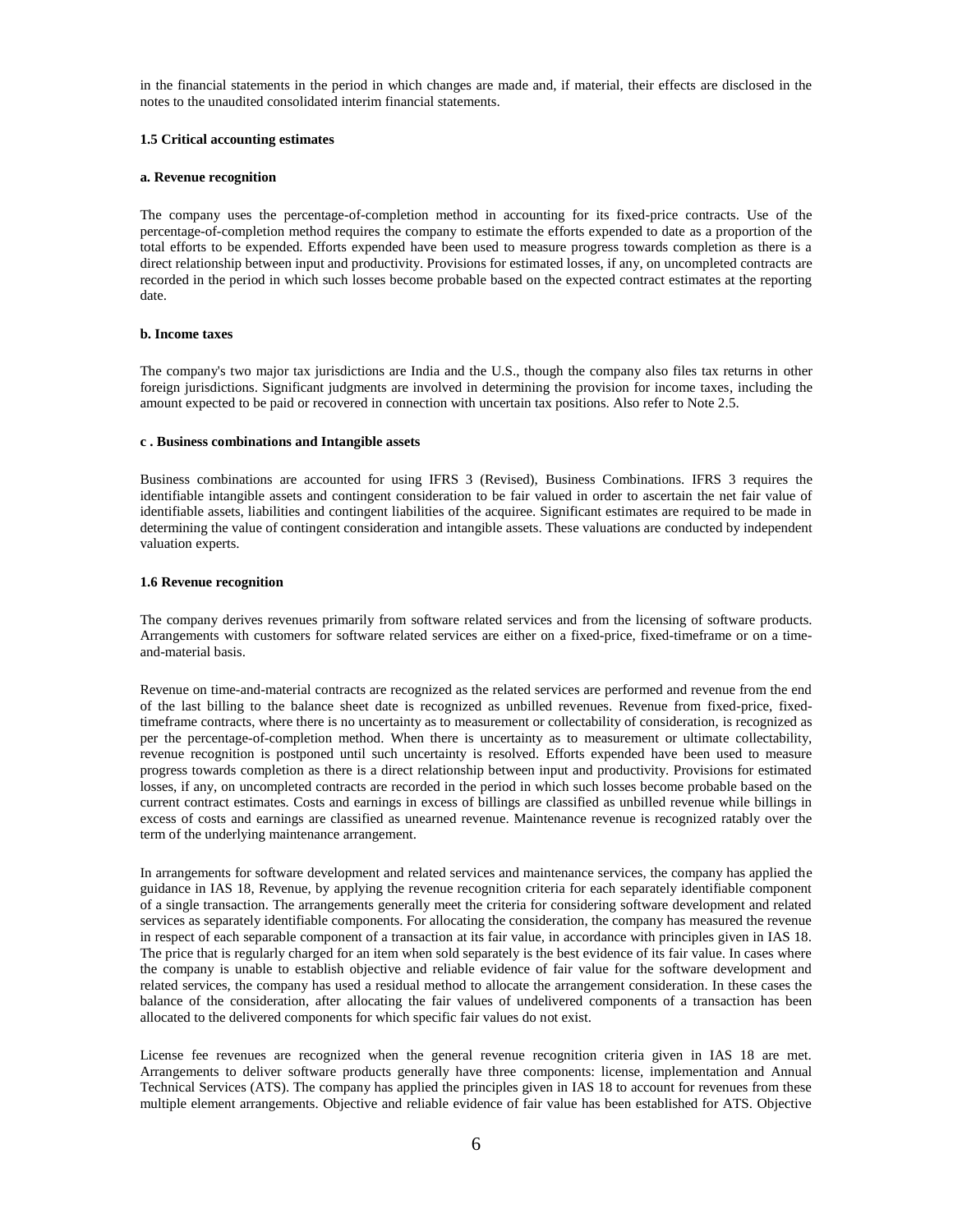and reliable evidence of fair value is the price charged when the element is sold separately. When other services are provided in conjunction with the licensing arrangement and objective and reliable evidence of their fair values have been established, the revenue from such contracts are allocated to each component of the contract in a manner, whereby revenue is deferred for the undelivered services and the residual amounts are recognized as revenue for delivered components. In the absence of objective and reliable evidence of fair value for implementation, the entire arrangement fee for license and implementation is recognized using the percentage-of-completion method as the implementation is performed. Revenue from client training, support and other services arising due to the sale of software products is recognized as the services are performed. ATS revenue is recognized ratably over the period in which the services are rendered.

Advances received for services and products are reported as client deposits until all conditions for revenue recognition are met.

The company accounts for volume discounts and pricing incentives to customers as a reduction of revenue based on the ratable allocation of the discounts/ incentives amount to each of the underlying revenue transaction that results in progress by the customer towards earning the discount/ incentive. Also, when the level of discount varies with increases in levels of revenue transactions, the company recognizes the liability based on its estimate of the customer's future purchases. If it is probable that the criteria for the discount will not be met, or if the amount thereof cannot be estimated reliably, then discount is not recognized until the payment is probable and the amount can be estimated reliably. The company recognizes changes in the estimated amount of obligations for discounts in the period in which the change occurs. The discounts are passed on to the customer either as direct payments or as a reduction of payments due from the customer.

The company presents revenues net of value-added taxes in its statement of comprehensive income.

## **1.7 Property, plant and equipment**

Property, plant and equipment are stated at cost, less accumulated depreciation and impairments, if any. The direct costs are capitalized until the property, plant and equipment are ready for use, as intended by management. The company depreciates property, plant and equipment over their estimated useful lives using the straight-line method. The estimated useful lives of assets for current and comparative periods are as follows:

| <b>Buildings</b>       | 15 years  |
|------------------------|-----------|
| Plant and machinery    | 5 years   |
| Computer equipment     | 2-5 years |
| Furniture and fixtures | 5 years   |
| Vehicles               | 5 years   |

Depreciation methods, useful lives and residual values are reviewed at each reporting date.

Advances paid towards the acquisition of property, plant and equipment outstanding at each balance sheet date and the cost of assets not put to use before such date are disclosed under "Capital work-in-progress". Subsequent expenditures relating to property, plant and equipment is capitalized only when it is probable that future economic benefits associated with these will flow to the Group and the cost of the item can be measured reliably. Repairs and maintenance costs are recognized in net profit in the statement of comprehensive income when incurred. The cost and related accumulated depreciation are eliminated from the financial statements upon sale or retirement of the asset and the resultant gains or losses are recognized in net profit in the statement of comprehensive income. Assets to be disposed off are reported at the lower of the carrying value or the fair value less cost to sell.

## **1.8 Business combinations**

Business combinations have been accounted for using the acquisition method under the provisions of IFRS 3 (Revised), Business Combinations.

The cost of an acquisition is measured at the fair value of the assets transferred, equity instruments issued and liabilities incurred or assumed at the date of acquisition. The cost of acquisition also includes the fair value of any contingent consideration. Identifiable assets acquired and liabilities and contingent liabilities assumed in a business combination are measured initially at their fair value on the date of acquisition.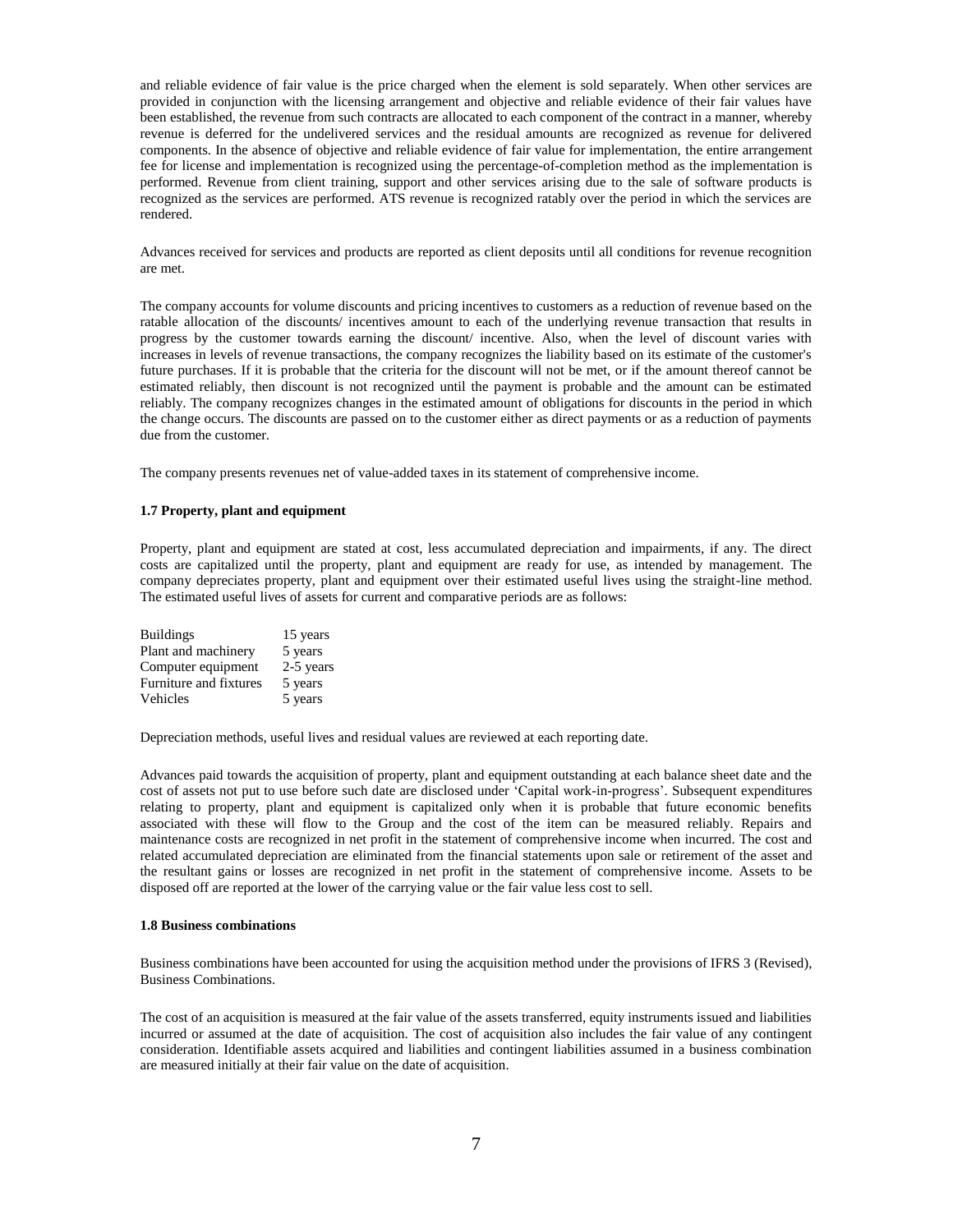Transaction costs that the Group incurs in connection with a business combination such as finders" fees, legal fees, due diligence fees, and other professional and consulting fees are expensed as incurred.

## **1.9 Goodwill**

Goodwill represents the cost of business acquisition in excess of the Group's interest in the net fair value of identifiable assets, liabilities and contingent liabilities of the acquiree. When the net fair value of the identifiable assets, liabilities and contingent liabilities acquired exceeds the cost of business acquisition, a gain is recognized immediately in net profit in the statement of comprehensive income. Goodwill is measured at cost less accumulated impairment losses.

## **1.10 Intangible assets**

Intangible assets are stated at cost less accumulated amortization and impairments. Intangible assets are amortized over their respective individual estimated useful lives on a straight-line basis, from the date that they are available for use. The estimated useful life of an identifiable intangible asset is based on a number of factors including the effects of obsolescence, demand, competition, and other economic factors (such as the stability of the industry, and known technological advances), and the level of maintenance expenditures required to obtain the expected future cash flows from the asset.

Research costs are expensed as incurred. Software product development costs are expensed as incurred unless technical and commercial feasibility of the project is demonstrated, future economic benefits are probable, the company has an intention and ability to complete and use or sell the software and the costs can be measured reliably. The costs which can be capitalized include the cost of material, direct labour, overhead costs that are directly attributable to preparing the asset for its intended use. Research and development costs and software development costs incurred under contractual arrangements with customers are accounted as cost of sales.

## **1.11 Financial instruments**

Financial instruments of the Group are classified in the following categories: non-derivative financial instruments comprising of loans and receivables, available-for-sale financial assets and trade and other payables; derivative financial instruments under the category of financial assets or financial liabilities at fair value through profit or loss; share capital and treasury shares. The classification of financial instruments depends on the purpose for which those were acquired. Management determines the classification of its financial instruments at initial recognition.

## **a. Non-derivative financial instruments**

#### **(i) Loans and receivables**

Loans and receivables are non-derivative financial assets with fixed or determinable payments that are not quoted in an active market. They are presented as current assets, except for those maturing later than 12 months after the balance sheet date which are presented as non-current assets. Loans and receivables are measured initially at fair value plus transaction costs and subsequently carried at amortized cost using the effective interest method, less any impairment loss or provisions for doubtful accounts. Loans and receivables are represented by trade receivables, net of allowances for impairment, unbilled revenue, cash and cash equivalents, prepayments, certificates of deposit and other assets. Cash and cash equivalents comprise cash and bank deposits and deposits with corporations. The company considers all highly liquid investments with a remaining maturity at the date of purchase of three months or less and that are readily convertible to known amounts of cash to be cash equivalents. Certificates of deposit is a negotiable money market instrument for funds deposited at a bank or other eligible financial institution for a specified time period. For these financial instruments the carrying amounts approximate fair value due to the short maturity of these instruments.

## **(ii) Available-for-sale financial assets**

Available-for-sale financial assets are non-derivatives that are either designated in this category or are not classified in any of the other categories. Available-for-sale financial assets are recognized initially at fair value plus transactions costs. Subsequent to initial recognition, these are measured at fair value and changes therein, other than impairment losses and foreign exchange gains and losses on available-for-sale monetary items are recognized directly in other comprehensive income. When an investment is derecognized, the cumulative gain or loss in other comprehensive income is transferred to net profit in the statement of comprehensive income. These are presented as current assets unless management intends to dispose off the assets after 12 months from the balance sheet date.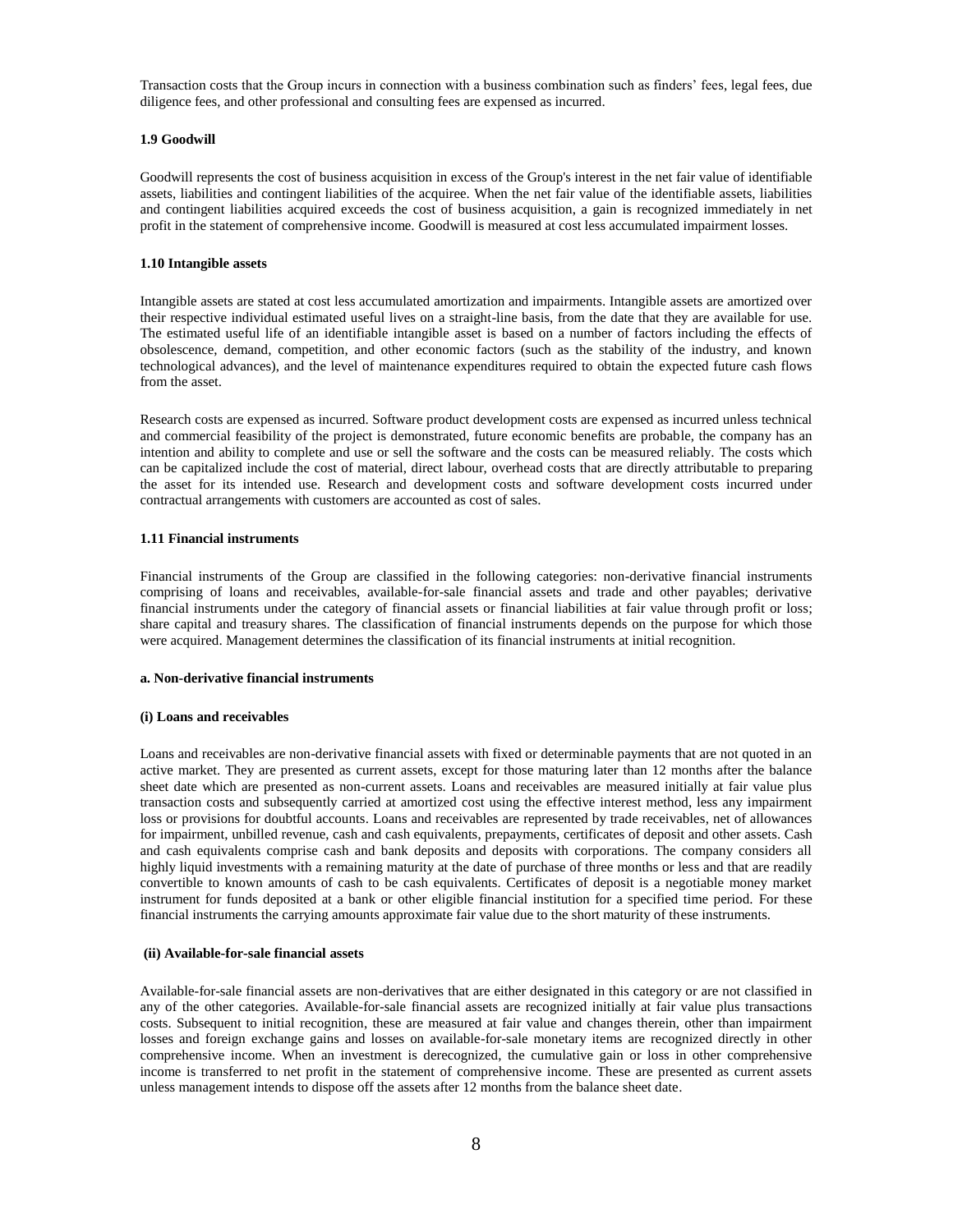#### **(iii) Trade and other payables**

Trade and other payables are initially recognized at fair value, and subsequently carried at amortized cost using the effective interest method. For these financial instruments the carrying amounts approximate fair value due to the short maturity of these instruments.

#### **b. Derivative financial instruments**

Financial assets or financial liabilities, at fair value through profit or loss

This category has two sub-categories wherein, financial assets or financial liabilities are held for trading or are designated as such upon initial recognition. A financial asset is classified as held for trading if it is acquired principally for the purpose of selling in the short term. Derivatives are categorized as held for trading unless they are designated as hedges.

The company holds derivative financial instruments such as foreign exchange forward and option contracts to mitigate the risk of changes in foreign exchange rates on trade receivables and forecasted cash flows denominated in certain foreign currencies. The counterparty for these contracts is generally a bank or a financial institution. Although the company believes that these financial instruments constitute hedges from an economic perspective, they do not qualify for hedge accounting under IAS 39, Financial Instruments: Recognition and Measurement. Any derivative that is either not designated a hedge, or is so designated but is ineffective per IAS 39, is categorized as a financial asset, at fair value through profit or loss.

Derivatives are recognized initially at fair value and attributable transaction costs are recognized in net profit in the statement of comprehensive income when incurred. Subsequent to initial recognition, derivatives are measured at fair value through profit or loss and the resulting exchange gains or losses are included in other income in the statement of comprehensive income. Assets/liabilities in this category are presented as current assets/current liabilities if they are either held for trading or are expected to be realized within 12 months after the balance sheet date.

#### **c. Share capital and treasury shares**

#### Ordinary Shares

Ordinary shares are classified as equity. Incremental costs directly attributable to the issuance of new ordinary shares and share options are recognized as a deduction from equity, net of any tax effects.

#### Treasury Shares

When any entity within the Group purchases the company's ordinary shares, the consideration paid including any directly attributable incremental cost is presented as a deduction from total equity, until they are cancelled, sold or reissued. When treasury shares are sold or reissued subsequently, the amount received is recognized as an increase in equity, and the resulting surplus or deficit on the transaction is transferred to/ from retained earnings.

## **1.12 Impairment**

#### **a. Financial assets**

The Group assesses at each balance sheet date whether there is objective evidence that a financial asset or a group of financial assets is impaired. A financial asset is considered impaired if objective evidence indicates that one or more events have had a negative effect on the estimated future cash flows of that asset. Individually significant financial assets are tested for impairment on an individual basis. The remaining financial assets are assessed collectively in groups that share similar credit risk characteristics.

## **(i) Loans and receivables**

Impairment loss in respect of loans and receivables measured at amortized cost are calculated as the difference between their carrying amount, and the present value of the estimated future cash flows discounted at the original effective interest rate. Such impairment loss is recognized in net profit in the statement of comprehensive income.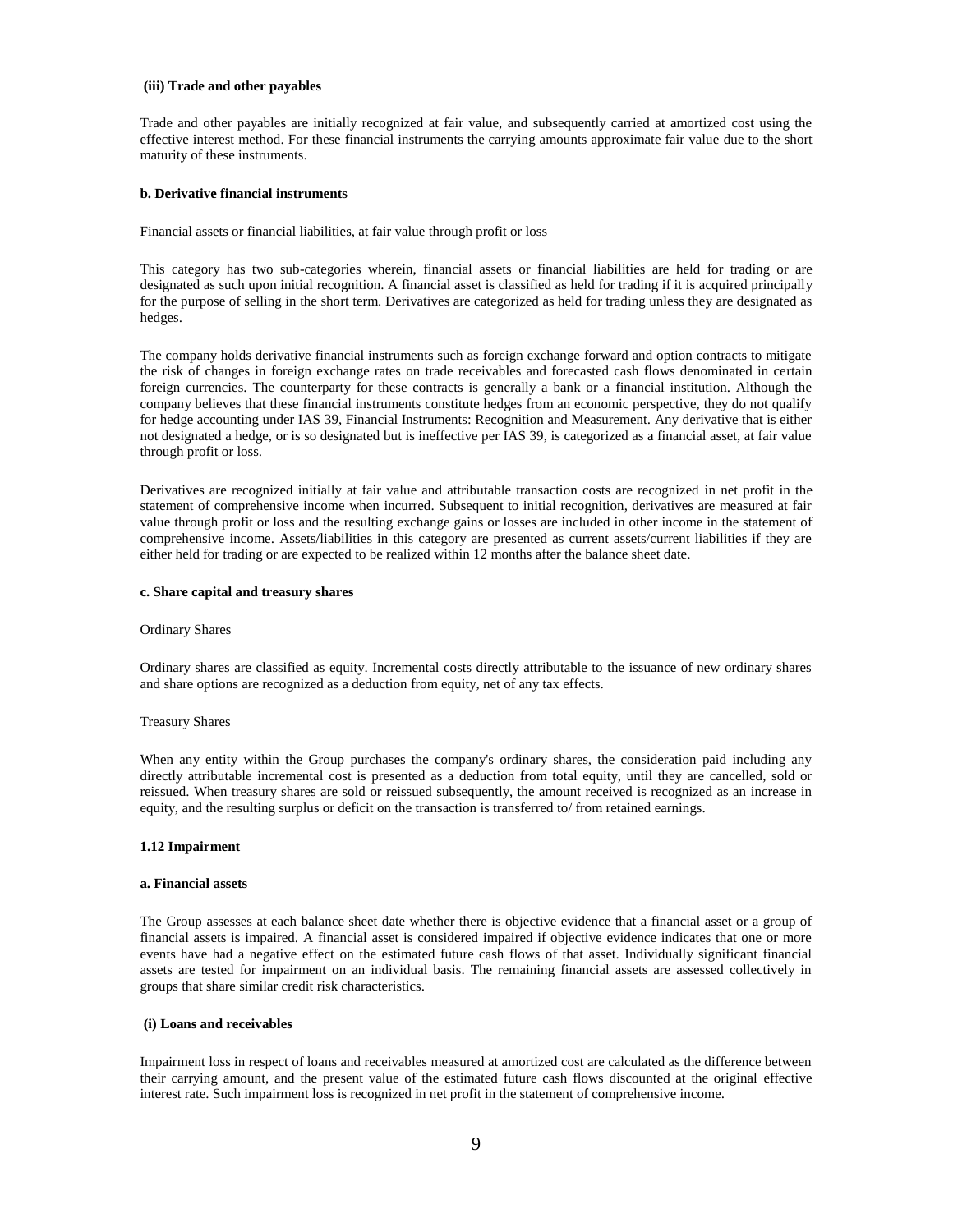#### **(ii) Available-for-sale financial assets**

Significant or prolonged decline in the fair value of the security below its cost and the disappearance of an active trading market for the security are objective evidence that the security is impaired. An impairment loss in respect of an available-for-sale financial asset is calculated by reference to its fair value and is recognized in net profit in the statement of comprehensive income. The cumulative loss that was recognized in other comprehensive income is transferred to net profit in the statement of comprehensive income upon impairment.

#### **b. Non-financial assets**

#### **(i) Goodwill**

Goodwill is tested for impairment on an annual basis and whenever there is an indication that goodwill may be impaired, relying on a number of factors including operating results, business plans and future cash flows. For the purpose of impairment testing, goodwill acquired in a business combination is allocated to the Group's cash generating units (CGU) expected to benefit from the synergies arising from the business combination. A CGU is the smallest identifiable group of assets that generates cash inflows that are largely independent of the cash inflows from other assets or group of assets. Impairment occurs when the carrying amount of a CGU including the goodwill, exceeds the estimated recoverable amount of the CGU. The recoverable amount of a CGU is the higher of its fair value less cost to sell and its value-in-use. Value-in-use is the present value of future cash flows expected to be derived from the CGU.

Total impairment loss of a CGU is allocated first to reduce the carrying amount of goodwill allocated to the CGU and then to the other assets of the CGU pro-rata on the basis of the carrying amount of each asset in the CGU. An impairment loss on goodwill is recognized in net profit in the statement of comprehensive income and is not reversed in the subsequent period.

## **(ii) Intangible assets and property, plant and equipment**

Intangible assets and property, plant and equipment are evaluated for recoverability whenever events or changes in circumstances indicate that their carrying amounts may not be recoverable. For the purpose of impairment testing, the recoverable amount (i.e. the higher of the fair value less cost to sell and the value-in-use) is determined on an individual asset basis unless the asset does not generate cash flows that are largely independent of those from other assets. In such cases, the recoverable amount is determined for the CGU to which the asset belongs.

If such assets are considered to be impaired, the impairment to be recognized in net profit in the statement of comprehensive income is measured by the amount by which the carrying value of the assets exceeds the estimated recoverable amount of the asset.

#### **c. Reversal of impairment loss**

An impairment loss for financial assets is reversed if the reversal can be related objectively to an event occurring after the impairment loss was recognized. An impairment loss in respect of goodwill is not reversed. In respect of other assets, an impairment loss is reversed if there has been a change in the estimates used to determine the recoverable amount. The carrying amount of an asset other than goodwill is increased to its revised recoverable amount, provided that this amount does not exceed the carrying amount that would have been determined (net of any accumulated amortization or depreciation) had no impairment loss been recognized for the asset in prior years. A reversal of impairment loss for an asset other than goodwill and available- for-sale financial assets that are equity securities is recognized in net profit in the statement of comprehensive income. For available-for-sale financial assets that are equity securities, the reversal is recognized in other comprehensive income.

## **1.13 Fair value of financial instruments**

In determining the fair value of its financial instruments, the company uses a variety of methods and assumptions that are based on market conditions and risks existing at each reporting date. The methods used to determine fair value include discounted cash flow analysis, available quoted market prices and dealer quotes. All methods of assessing fair value result in general approximation of value, and such value may never actually be realized. The fair value of securities, which do not have an active market and where it is not practicable to determine the fair values with sufficient reliability, are carried at cost less impairment.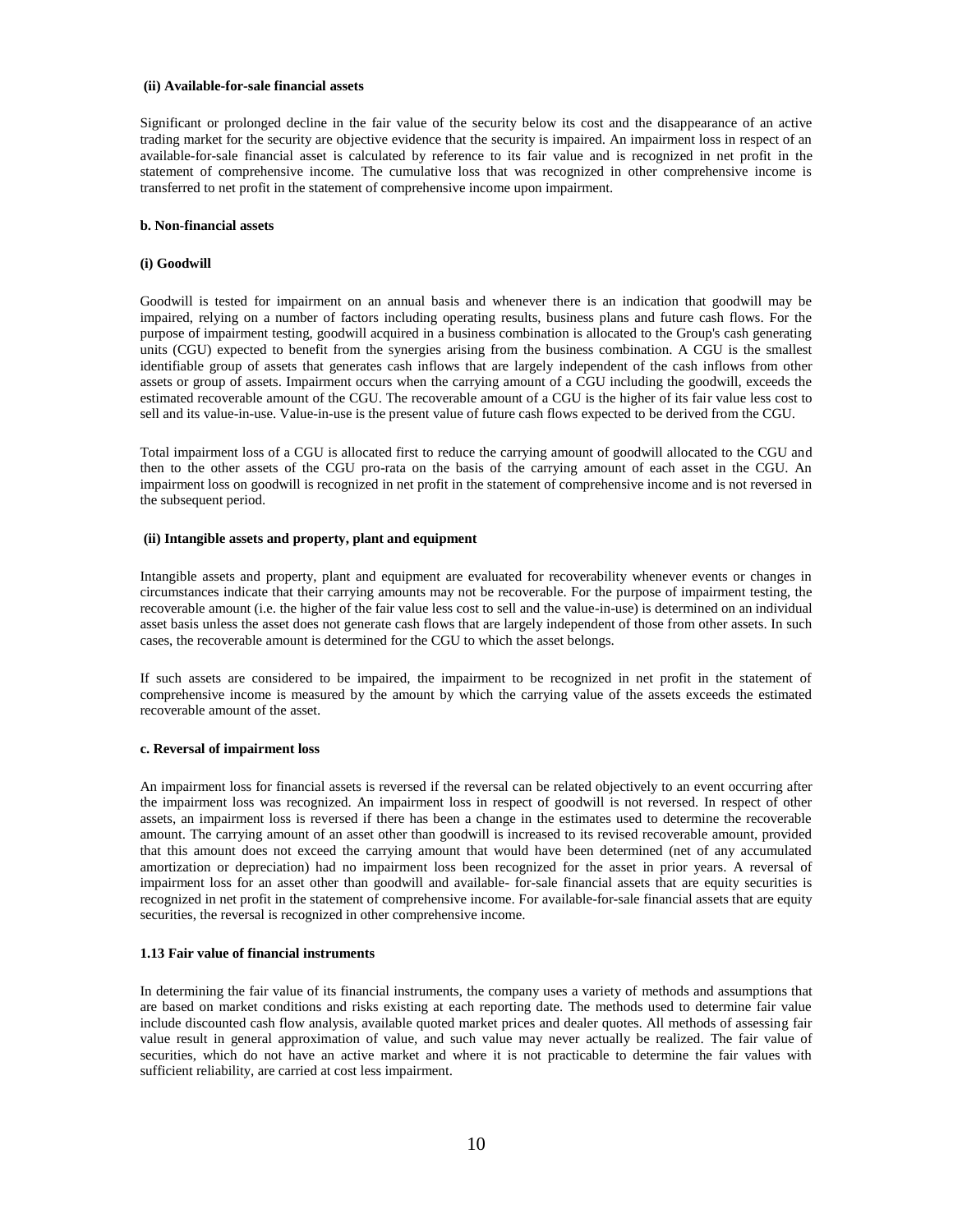### **1.14 Provisions**

A provision is recognized if, as a result of a past event, the Group has a present legal or constructive obligation that can be estimated reliably, and it is probable that an outflow of economic benefits will be required to settle the obligation. Provisions are determined by discounting the expected future cash flows at a pre-tax rate that reflects current market assessments of the time value of money and the risks specific to the liability.

#### **a. Post sales client support**

The company provides its clients with a fixed-period post sales support for corrections of errors and telephone support on all its fixed-price, fixed-timeframe contracts. Costs associated with such support services are accrued at the time related revenues are recorded and included in cost of sales. The company estimates such costs based on historical experience and estimates are reviewed on a periodic basis for any material changes in assumptions and likelihood of occurrence.

## **b. Onerous contracts**

Provisions for onerous contracts are recognized when the expected benefits to be derived by the Group from a contract are lower than the unavoidable costs of meeting the future obligations under the contract. The provision is measured at the present value of the lower of the expected cost of terminating the contract and the expected net cost of continuing with the contract. Before a provision is established the Group recognizes any impairment loss on the assets associated with that contract.

## **1.15 Foreign currency**

#### Functional and presentation currency

The functional currency of Infosys and Infosys BPO is the Indian rupee. The functional currencies for Infosys Australia, Infosys China, Infosys Consulting, Infosys Mexico, Infosys Sweden, Infosys Brasil, Infosys Public Services and Infosys Shanghai are the respective local currencies. These financial statements are presented in U.S. dollars (rounded off to the nearest million) to facilitate global comparability.

Transactions and translations

Foreign-currency denominated monetary assets and liabilities are translated into the relevant functional currency at exchange rates in effect at the balance sheet date. The gains or losses resulting from such translations are included in net profit in the statement of comprehensive income. Non-monetary assets and non-monetary liabilities denominated in a foreign currency and measured at fair value are translated at the exchange rate prevalent at the date when the fair value was determined. Non-monetary assets and non-monetary liabilities denominated in a foreign currency and measured at historical cost are translated at the exchange rate prevalent at the date of transaction.

Transaction gains or losses realized upon settlement of foreign currency transactions are included in determining net profit for the period in which the transaction is settled. Revenue, expense and cash-flow items denominated in foreign currencies are translated into the relevant functional currencies using the exchange rate in effect on the date of the transaction.

The translation of financial statements of the foreign subsidiaries to the functional currency of the company is performed for assets and liabilities using the exchange rate in effect at the balance sheet date and for revenue, expense and cash-flow items using the average exchange rate for the respective periods. The gains or losses resulting from such translation are included in currency translation reserves under other components of equity. When a subsidiary is disposed off, in part or in full, the relevant amount is transferred to net profit in the statement of comprehensive income.

Goodwill and fair value adjustments arising on the acquisition of a foreign entity are treated as assets and liabilities of the foreign entity and translated at the exchange rate in effect at the balance sheet date.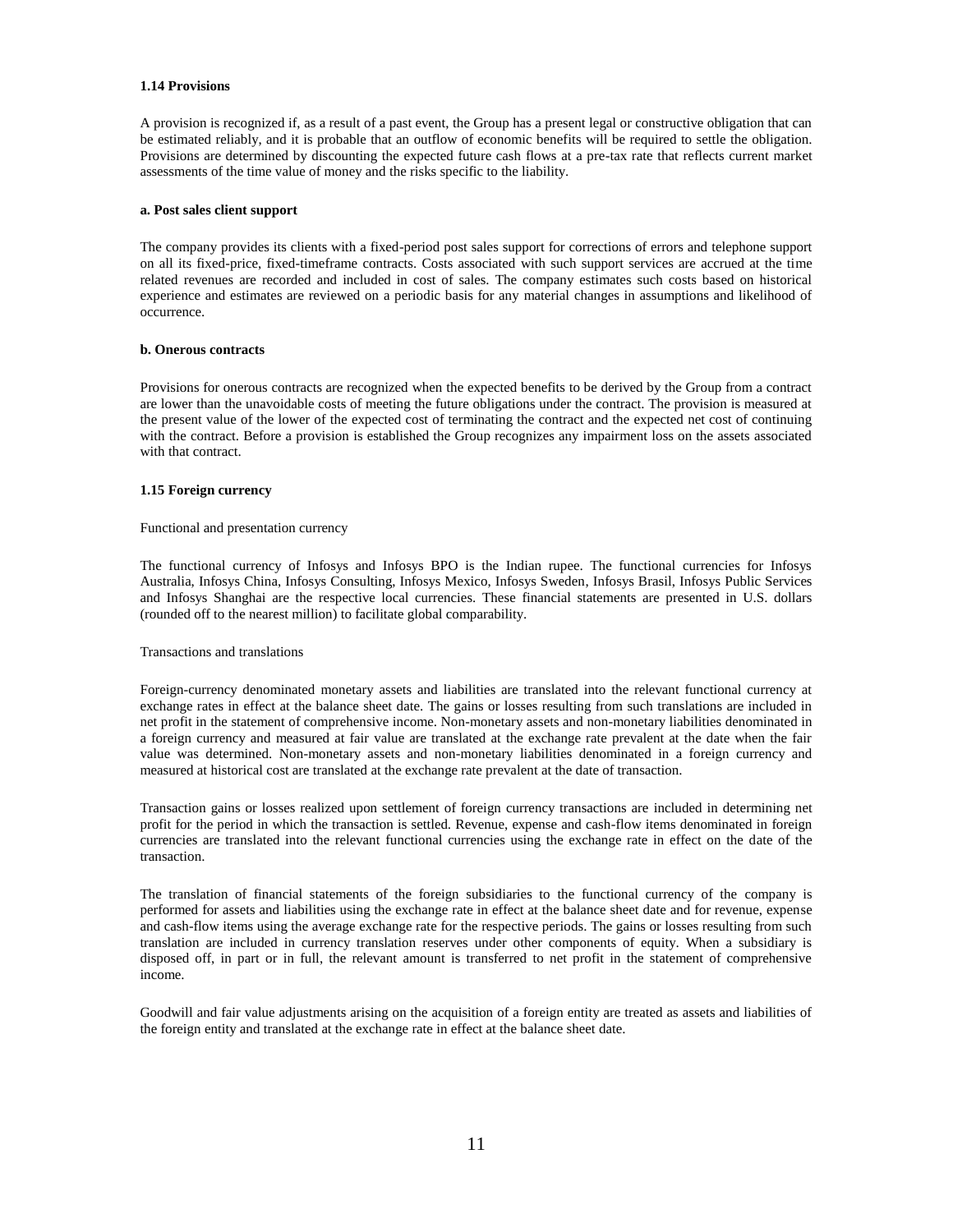#### **1.16 Earnings per equity share**

Basic earnings per equity share is computed by dividing the net profit attributable to the equity holders of the company by the weighted average number of equity shares outstanding during the period. Diluted earnings per equity share is computed by dividing the net profit attributable to the equity holders of the company by the weighted average number of equity shares considered for deriving basic earnings per equity share and also the weighted average number of equity shares that could have been issued upon conversion of all dilutive potential equity shares. The diluted potential equity shares are adjusted for the proceeds receivable had the equity shares been actually issued at fair value (i.e. the average market value of the outstanding equity shares). Dilutive potential equity shares are deemed converted as of the beginning of the period, unless issued at a later date. Dilutive potential equity shares are determined independently for each period presented.

The number of equity shares and potentially dilutive equity shares are adjusted retrospectively for all periods presented for any share splits and bonus shares issues including for changes effected prior to the approval of the financial statements by the Board of Directors.

#### **1.17 Income taxes**

Income tax expense comprises current and deferred income tax. Income tax expense is recognized in net profit in the statement of comprehensive income except to the extent that it relates to items recognized directly in equity, in which case it is recognized in other comprehensive income. Current income tax for current and prior periods is recognized at the amount expected to be paid to or recovered from the tax authorities, using the tax rates and tax laws that have been enacted or substantively enacted by the balance sheet date. Deferred income tax assets and liabilities are recognized for all temporary differences arising between the tax bases of assets and liabilities and their carrying amounts in the financial statements except when the deferred income tax arises from the initial recognition of goodwill or an asset or liability in a transaction that is not a business combination and affects neither accounting nor taxable profit or loss at the time of the transaction. Deferred tax assets are reviewed at each reporting date and are reduced to the extent that it is no longer probable that the related tax benefit will be realized.

Deferred income tax assets and liabilities are measured using tax rates and tax laws that have been enacted or substantively enacted by the balance sheet date and are expected to apply to taxable income in the years in which those temporary differences are expected to be recovered or settled. The effect of changes in tax rates on deferred income tax assets and liabilities is recognized as income or expense in the period that includes the enactment or the substantive enactment date. A deferred income tax asset is recognized to the extent that it is probable that future taxable profit will be available against which the deductible temporary differences and tax losses can be utilized. Deferred income taxes are not provided on the undistributed earnings of subsidiaries and branches where it is expected that the earnings of the subsidiary or branch will not be distributed in the foreseeable future. The income tax provision for the interim period is made based on the best estimate of the annual average tax rate expected to be applicable for the full fiscal year.The company offsets current tax assets and current tax liabilities, where it has a legally enforceable right to set off the recognized amounts and where it intends either to settle on a net basis, or to realize the asset and settle the liability simultaneously. Deferred tax assets and deferred tax liabilities have been offset wherever the company has a legally enforceable right to set off current tax assets against current tax liabilities and where the deferred tax assets and deferred tax liabilities relate to income taxes levied by the same taxation authority. Tax benefits of deductions earned on exercise of employee share options in excess of compensation charged to income are credited to share premium.

## **1.18 Employee benefits**

#### **1.18.1 Gratuity**

In accordance with the Payment of Gratuity Act, 1972, Infosys and Infosys BPO provides for gratuity, a defined benefit retirement plan (the Gratuity Plan) covering eligible employees. The Gratuity Plan provides a lump-sum payment to vested employees at retirement, death, incapacitation or termination of employment, of an amount based on the respective employee's salary and the tenure of employment.

Liabilities with regard to the Gratuity Plan are determined by actuarial valuation, performed by an independent actuary, at each balance sheet date using the projected unit credit method. The company fully contributes all ascertained liabilities to the Infosys Limited Employees' Gratuity Fund Trust (the Trust). In case of Infosys BPO, contributions are made to the Infosys BPO's Employees' Gratuity Fund Trust. Trustees administer contributions made to the Trusts and contributions are invested in specific designated instruments as permitted by law and investments are also made in mutual funds that invest in the specific designated instruments.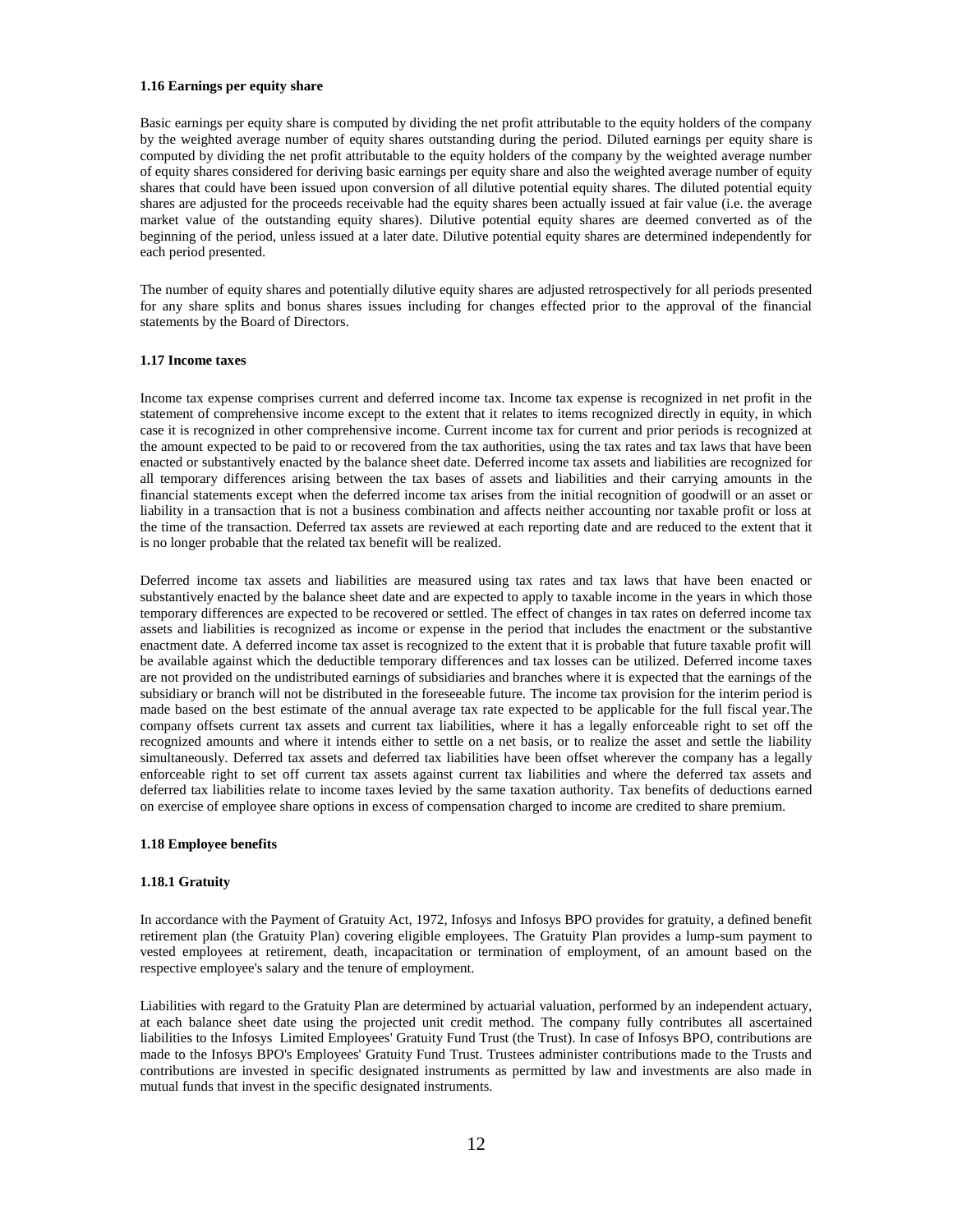The Group recognizes the net obligation of a defined benefit plan in its balance sheet as an asset or liability, respectively in accordance with IAS 19, Employee benefits. The discount rate is based on the Government securities yield. Actuarial gains and losses arising from experience adjustments and changes in actuarial assumptions are charged or credited to net profit in the statement of comprehensive income in the period in which they arise. When the computation results in a benefit to the Group, the recognized asset is limited to the net total of any unrecognized past service costs and the present value of any future refunds from the plan or reductions in future contributions to the plan.

### **1.18.2 Superannuation**

Certain employees of Infosys are also participants in a defined contribution plan. The company has no further obligations to the Plan beyond its monthly contributions.

Certain employees of Infosys BPO are also eligible for superannuation benefit. Infosys BPO has no further obligations to the superannuation plan beyond its monthly contribution which are periodically contributed to a trust fund, the corpus of which is invested with the Life Insurance Corporation of India.

Certain employees of Infosys Australia are also eligible for superannuation benefit. Infosys Australia has no further obligations to the superannuation plan beyond its monthly contribution.

## **1.18.3 Provident fund**

Eligible employees of Infosys receive benefits from a provident fund, which is a defined benefit plan. Both the employee and the company make monthly contributions to the provident fund plan equal to a specified percentage of the covered employee's salary. The company contributes a part of the contributions to the Infosys Limited Employees' Provident Fund Trust. The remaining portion is contributed to the government administered pension fund. The rate at which the annual interest is payable to the beneficiaries by the trust is being administered by the government. The company has an obligation to make good the shortfall, if any, between the return from the investments of the Trust and the notified interest rate.

In respect of Infosys BPO, eligible employees receive benefits from a provident fund, which is a defined contribution plan. Both the employee and Infosys BPO make monthly contributions to this provident fund plan equal to a specified percentage of the covered employee's salary. Amounts collected under the provident fund plan are deposited in a government administered provident fund. The company has no further obligation to the plan beyond its monthly contributions.

## **1.18.4 Compensated absences**

The Group has a policy on compensated absences which are both accumulating and non-accumulating in nature. The expected cost of accumulating compensated absences is measured based on the additional amount expected to be paid/availed as a result of the unused entitlement that has accumulated at the balance sheet date. Expense on nonaccumulating compensated absences is recognized in the period in which the absences occur.

## **1.19 Share-based compensation**

The Group recognizes compensation expense relating to share-based payments in net profit using a fair-value measurement method in accordance with IFRS 2, Share-Based Payment. Under the fair value method, the estimated fair value of awards is charged to income on a straight-line basis over the requisite service period for each separately vesting portion of the award as if the award was in-substance, multiple awards. The Group includes a forfeiture estimate in the amount of compensation expense being recognized.

The fair value of each option is estimated on the date of grant using the Black-Scholes-Merton valuation model. The expected term of an option is estimated based on the vesting term and contractual term of the option, as well as expected exercise behaviour of the employee who receives the option. Expected volatility during the expected term of the option is based on historical volatility, during a period equivalent to the expected term of the option, of the observed market prices of the company's publicly traded equity shares. Expected dividends during the expected term of the option are based on recent dividend activity. Risk-free interest rates are based on the government securities yield in effect at the time of the grant over the expected term.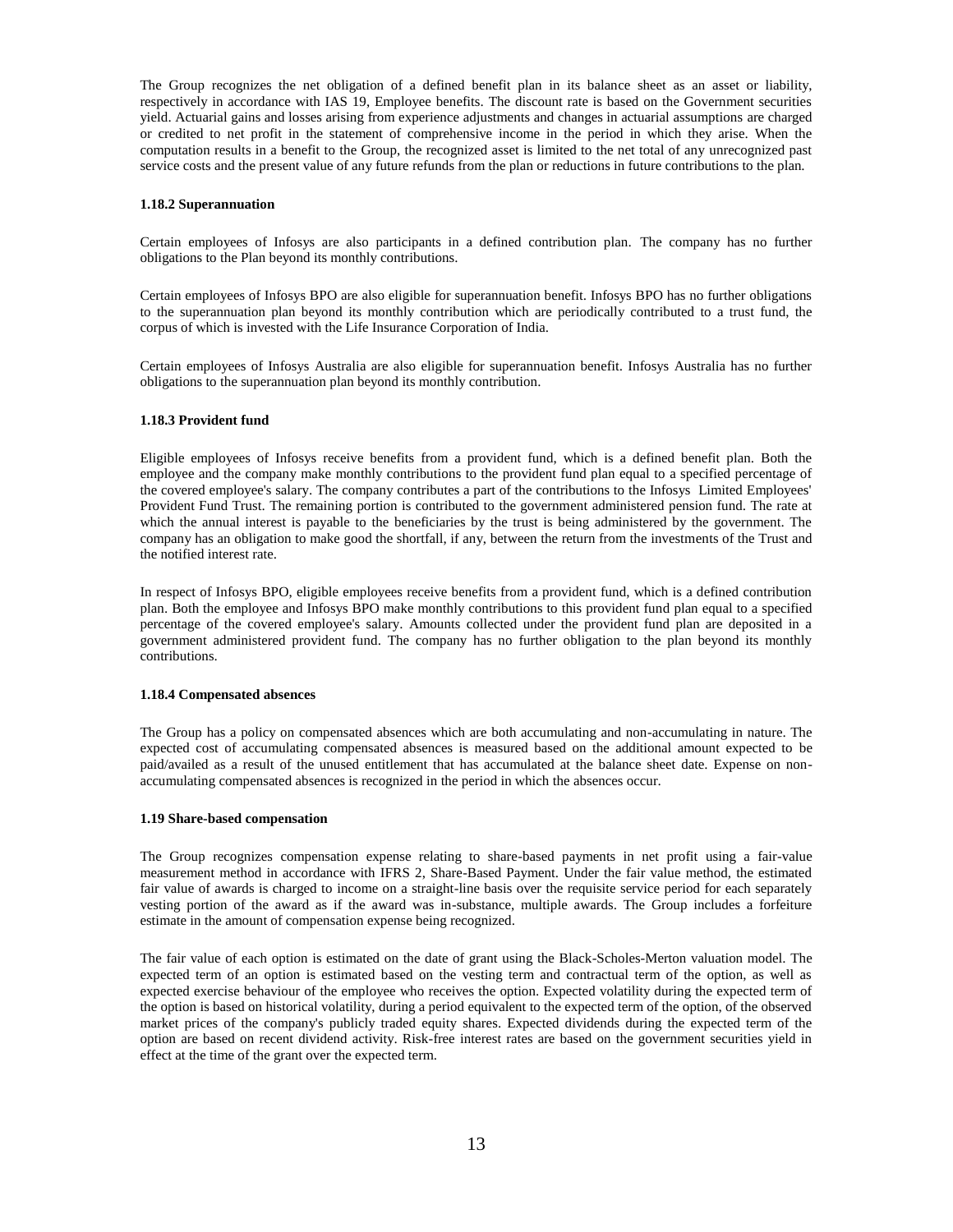#### **1.20 Dividends**

Final dividends on shares are recorded as a liability on the date of approval by the shareholders and interim dividends are recorded as a liability on the date of declaration by the company's Board of Directors.

## **1.21 Operating profit**

Operating profit for the Group is computed considering the revenues, net of cost of sales, selling and marketing expenses and administrative expenses.

#### **1.22 Other income**

Other income is comprised primarily of interest income and dividend income. Interest income is recognized using the effective interest method. Dividend income is recognized when the right to receive payment is established.

#### **1.23 Leases**

Leases under which the company assumes substantially all the risks and rewards of ownership are classified as finance leases. When acquired, such assets are capitalized at fair value or present value of the minimum lease payments at the inception of the lease, whichever is lower. Lease payments under operating leases are recognised as an expense on a straight line basis in net profit in the statement of comprehensive income over the lease term.

## **1.24 Government grants**

The Group recognizes government grants only when there is reasonable assurance that the conditions attached to them shall be complied with, and the grants will be received. Government grants related to depreciable fixed assets are treated as deferred income and are recognized in net profit in the statement of comprehensive income on a systematic and rational basis over the useful life of the asset. Government grants related to revenue are recognized on a systematic basis in net profit in the statement of comprehensive income over the periods necessary to match them with the related costs which they are intended to compensate.

## **1.25 Recent accounting pronouncements**

#### **1.25.1 Standards issued but not yet effective**

**IFRS 9 Financial Instruments:** In November 2009, the International Accounting Standards Board issued IFRS 9, Financial Instruments: Recognition and Measurement, to reduce the complexity of the current rules on financial instruments as mandated in IAS 39. The effective date for IFRS 9 is annual periods beginning on or after January 1, 2015 with early adoption permitted. IFRS 9 has fewer classification and measurement categories as compared to IAS 39 and has eliminated the categories of held to maturity, available for sale and loans and receivables. Further it eliminates the rule-based requirement of segregating embedded derivatives and tainting rules pertaining to held to maturity investments. For an investment in an equity instrument which is not held for trading, IFRS 9 permits an irrevocable election, on initial recognition, on an individual share-by-share basis, to present all fair value changes from the investment in other comprehensive income. No amount recognized in other comprehensive income would ever be reclassified to profit or loss. IFRS 9, was further amended in October 2010, and such amendment introduced requirements on accounting for financial liabilities. This amendment addresses the issue of volatility in the profit or loss due to changes in the fair value of an entity's own debt. It requires the entity, which chooses to measure a liability at fair value, to present the portion of the fair value change attributable to the entity"s own credit risk in the other comprehensive income. The company is required to adopt IFRS 9 by accounting year commencing April 1, 2015. The company is currently evaluating the requirements of IFRS 9, and has not yet determined the impact on the consolidated financial statements.

**IFRS 10, Consolidated Financial Statements, IFRS 11, Joint Arrangements and IFRS 12, Disclosure of Interests in Other Entities:** In May 2011, the International Accounting Standards Board issued IFRS 10, IFRS 11 and IFRS 12. The effective date for IFRS 10, IFRS 11 and IFRS 12 is annual periods beginning on or after January 1, 2013 with early adoption permitted.

IFRS 10 Consolidated Financial Statements builds on existing principles by identifying the concept of control as the determining factor in whether an entity should be included within the consolidated financial statements of the parent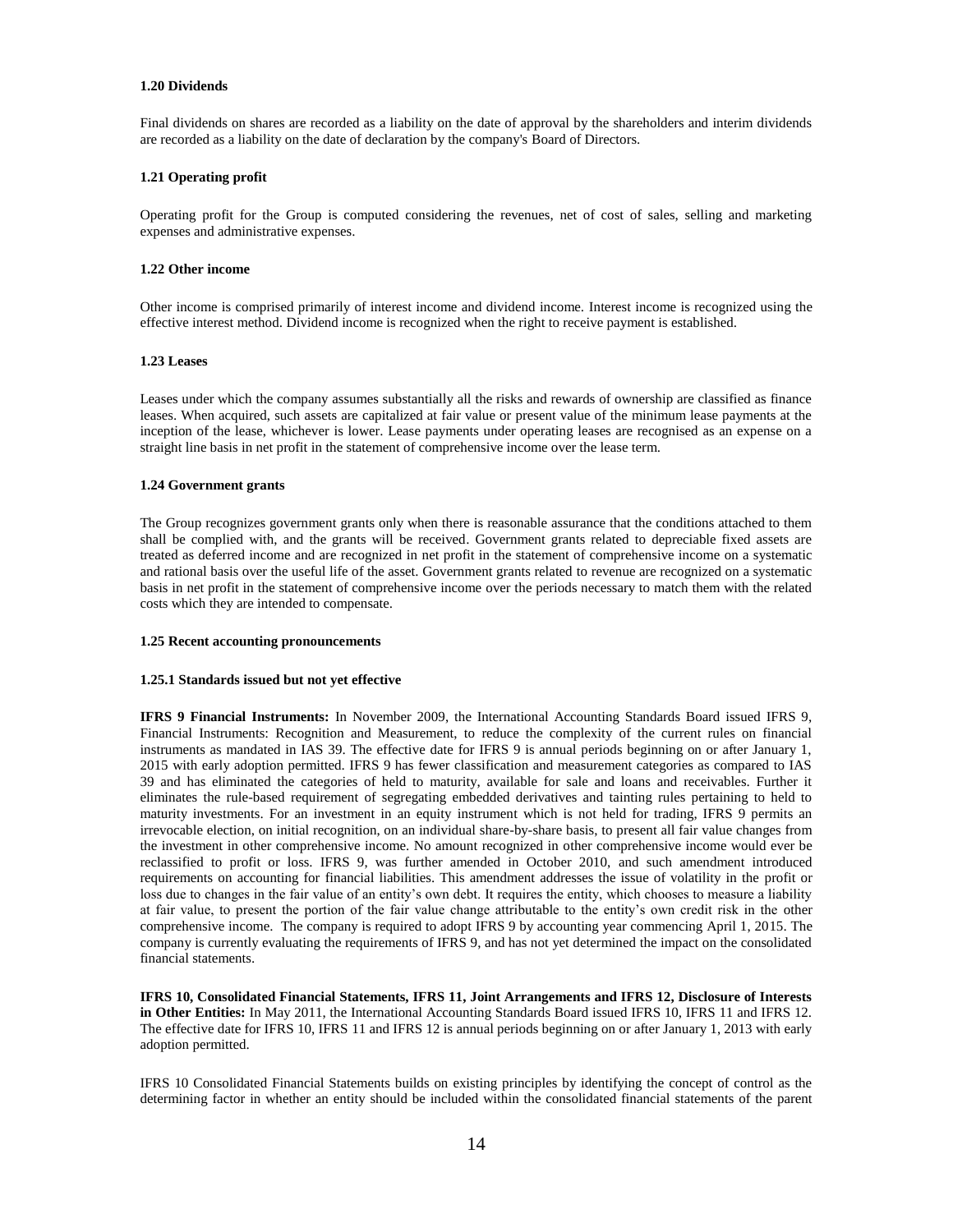company. IFRS 10 replaces the consolidation requirements in SIC-12 Consolidation of Special Purpose Entities and IAS 27 Consolidated and Separate Financial Statements. The standard provides additional guidance for the determination of control in cases of ambiguity such as franchisor franchisee relationship, de facto agent, silos and potential voting rights.

IFRS 11 Joint Arrangements determines the nature of an arrangement by focusing on the rights and obligations of the arrangement, rather than its legal form. IFRS 11 replaces IAS 31 Interests in Joint Ventures and SIC-13 Jointlycontrolled Entities-Non-monetary Contributions by Venturers. IFRS 11 addresses only forms of joint arrangements (joint operations and joint ventures) where there is joint control whereas IAS 31 had identified three forms of joint ventures, namely jointly controlled operations, jointly controlled assets and jointly controlled entities. The standard addresses inconsistencies in the reporting of joint arrangements by requiring a single method to account for interests in jointly controlled entities, which is the equity method.

IFRS 12 Disclosure of Interests in Other Entities is a new and comprehensive standard on disclosure requirements for all forms of interests in other entities, including joint arrangements, associates, special purpose vehicles and other off balance sheet vehicles. One major requirement of IFRS 12 is that an entity needs to disclose the significant judgments and assumptions it has made in determining:

- a. whether it has control, joint control or significant influence over another entity; and
- b. the type of joint arrangement when the joint arrangement is structured through a separate vehicle.

IFRS 12 also expands the disclosure requirements for subsidiaries with non-controlling interest, joint arrangements and associates that are individually material. IFRS 12 introduces the term "structured entity" by replacing Special Purpose entities and requires enhanced disclosures by way of nature and extent of, and changes in, the risks associated with its interests in both its consolidated and unconsolidated structured entities.

The company will be adopting IFRS 10, IFRS 11 and IFRS 12 effective April 1, 2013. The company is currently evaluating the requirements of IFRS 10, IFRS 11 and IFRS 12, and has not yet determined the impact on the consolidated financial statements.

**IFRS 13 Fair Value Measurement:** In May 2011, the International Accounting Standards Board issued IFRS 13, Fair Value Measurement to provide specific guidance on fair value measurement and requires enhanced disclosures for all assets and liabilities measured at fair value, and not restricted to financial assets and liabilities. The standard introduces a precise definition of fair value and a consistent measure for fair valuation across assets and liabilities, with a few specified exceptions. The effective date for IFRS 13 is annual periods beginning on or after January 1, 2013 with early adoption permitted. The company is required to adopt IFRS 13 by accounting year commencing April1, 2013 and is currently evaluating the requirements of IFRS 13, and has not yet determined the impact on the consolidated financial statements.

**IAS 1 (Amended) Presentation of Financial Statements:** In June 2011, the International Accounting Standard Board published amendments to IAS 1 Presentation of Financial Statements. The amendments to IAS 1 Presentation of Financial Statements require companies preparing financial statements in accordance with IFRS to group items within other comprehensive income that may be reclassified to the profit or loss separately from those items which would not be recyclable in the profit or loss section of the income statement. It also requires the tax associated with items presented before tax to be shown separately for each of the two groups of other comprehensive income items (without changing the option to present items of other comprehensive income either before tax or net of tax).

The amendments also reaffirm existing requirements that items in other comprehensive income and profit or loss should be presented as either a single statement or two consecutive statements. This amendment is applicable to annual periods beginning on or after July 1, 2012, with early adoption permitted. The company is required to adopt IAS 1 (Amended) by accounting year commencing April 1, 2013. The company has evaluated the requirements of IAS 1 (Amended) and the company does not believe that the adoption of IAS 1 (Amended) will have a material effect on its consolidated financial statements.

**IAS 19 (Amended) Employee Benefits:** In June 2011, International Accounting Standards Board issued IAS 19 (Amended), Employee Benefits. The effective date for adoption of IAS 19(Amended) is annual periods beginning on or after January 1, 2013, though early adoption is permitted.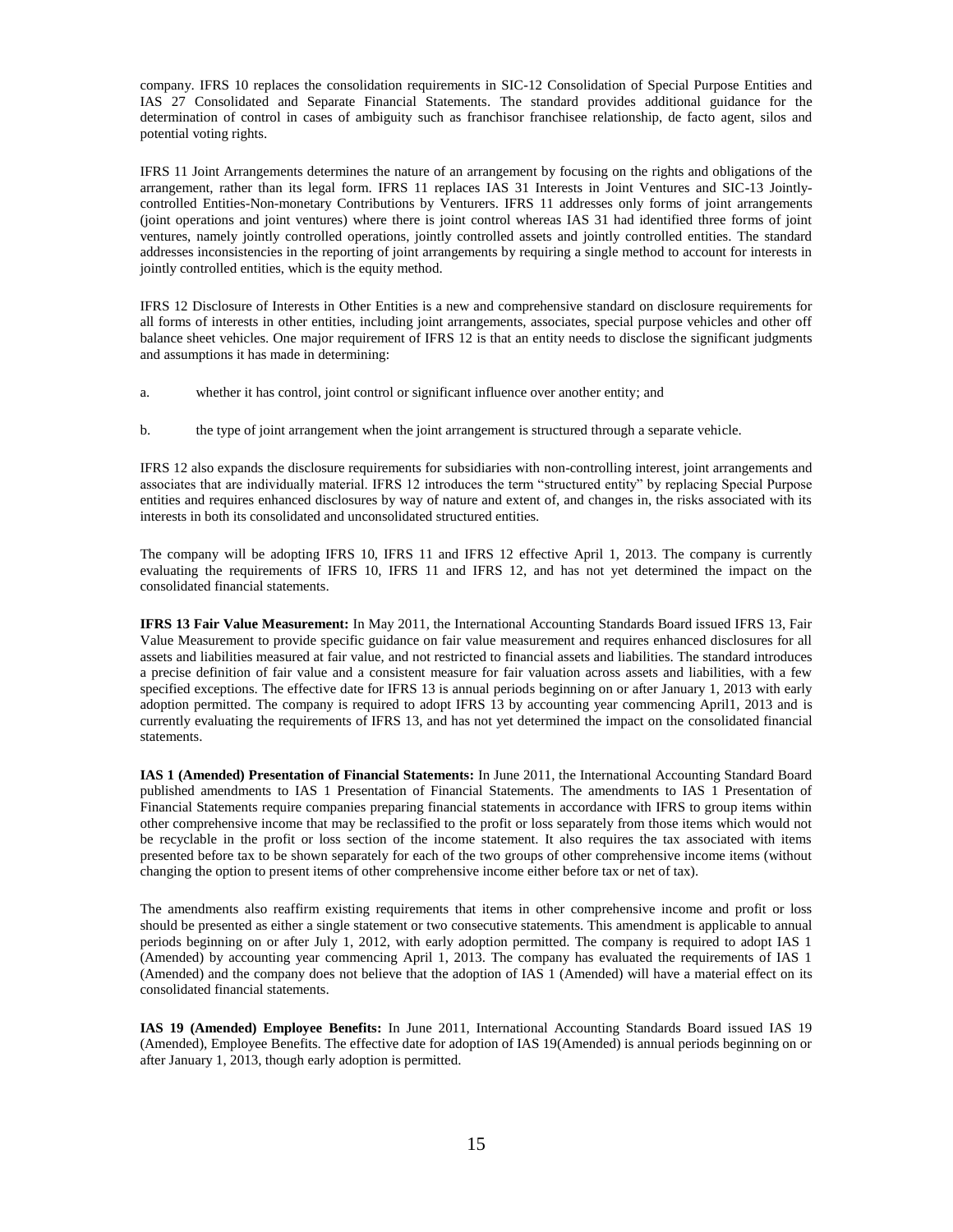IAS 19 (Amended) has eliminated an option to defer the recognition of gains and losses through re-measurements and requires such gain or loss to be recognized through other comprehensive income in the year of occurrence to reduce volatility. The amended standard requires immediate recognition of effects of any plan amendments. Further it also requires assets in profit or loss to be restricted to government bond yields or corporate bond yields, considered for valuation of Projected Benefit Obligation, irrespective of actual portfolio allocations. The actual return from the portfolio in excess of or less than such yields is recognized through other comprehensive income.

These amendments enhance the disclosure requirements for defined benefit plans by requiring information about the characteristics of defined benefit plans and risks that entities are exposed to through participation in those plans.

The amendments need to be adopted retrospectively. The company is required to adopt IAS 19 (Amended) by accounting year commencing April 1, 2013. The company is currently evaluating the requirements of IAS 19 (Amended) and has not yet determined the impact on the consolidated financial statements.

#### **2 Notes to the condensed consolidated interim financial statements**

## **2.1 Cash and cash equivalents**

Cash and cash equivalents consist of the following:

| capit and vapit vegat (around voliding of the rollo ((lig) |                   | (Dollars in millions) |
|------------------------------------------------------------|-------------------|-----------------------|
|                                                            | As of             |                       |
|                                                            | December 31, 2011 | <b>March 31, 2011</b> |
| Cash and bank deposits                                     | \$3,371           | \$3,385               |
| Deposits with corporations                                 | \$300             | 352                   |
|                                                            | \$3,671           | \$3,737               |

Cash and cash equivalents as of December 31, 2011 and March 31, 2011 include restricted cash and bank balances of \$51 million and \$24 million, respectively. The restrictions are primarily on account of cash and bank balances held by irrevocable trusts controlled by the company, bank balances held as margin money deposits against guarantees and balances held in unclaimed dividend bank accounts.

The deposits maintained by the Group with banks and corporations comprise of time deposits, which can be withdrawn by the Group at any point without prior notice or penalty on the principal.

The table below provides details of cash and cash equivalents:

|                                                   |                          | (Dollars in millions) |
|---------------------------------------------------|--------------------------|-----------------------|
|                                                   |                          | As of                 |
|                                                   | <b>December 31, 2011</b> | <b>March 31, 2011</b> |
| <b>Current accounts</b>                           |                          |                       |
| ABN Amro Bank, China                              | \$9                      | \$4                   |
| ABN Amro Bank, China (U.S. dollar account)        |                          |                       |
| ABN Amro Bank, Taiwan                             |                          |                       |
| Bank of America, USA                              | 70                       | 67                    |
| Bank of America, Mexico                           | 2                        |                       |
| Bank of China, Shanghai (US Dollar account)       | 5                        |                       |
| Citibank N.A., Australia                          | 6                        | 14                    |
| Citibank N.A., Brazil                             | 2                        |                       |
| Citibank N.A, China (U.S. dollar account)         | 4                        | 3                     |
| Citibank N.A., Japan                              | 4                        | 4                     |
| Citibank N.A., New Zealand                        | 3                        |                       |
| Citibank N.A., Thailand                           |                          |                       |
| Citibank N.A., USA                                |                          |                       |
| Deutsche Bank, Belgium                            |                          |                       |
| Deutsche Bank, Czech Republic (US dollar account) |                          |                       |
| Deutsche Bank, France                             |                          |                       |
| Deutsche Bank, Germany                            | 2                        |                       |
| Deutsche Bank, India                              | 4                        |                       |
| Deutsche Bank, Netherlands                        |                          |                       |
| Deutsche Bank, Singapore                          |                          |                       |
| Deutsche Bank, Phillipines                        |                          |                       |
| Deutsche Bank, Poland                             |                          |                       |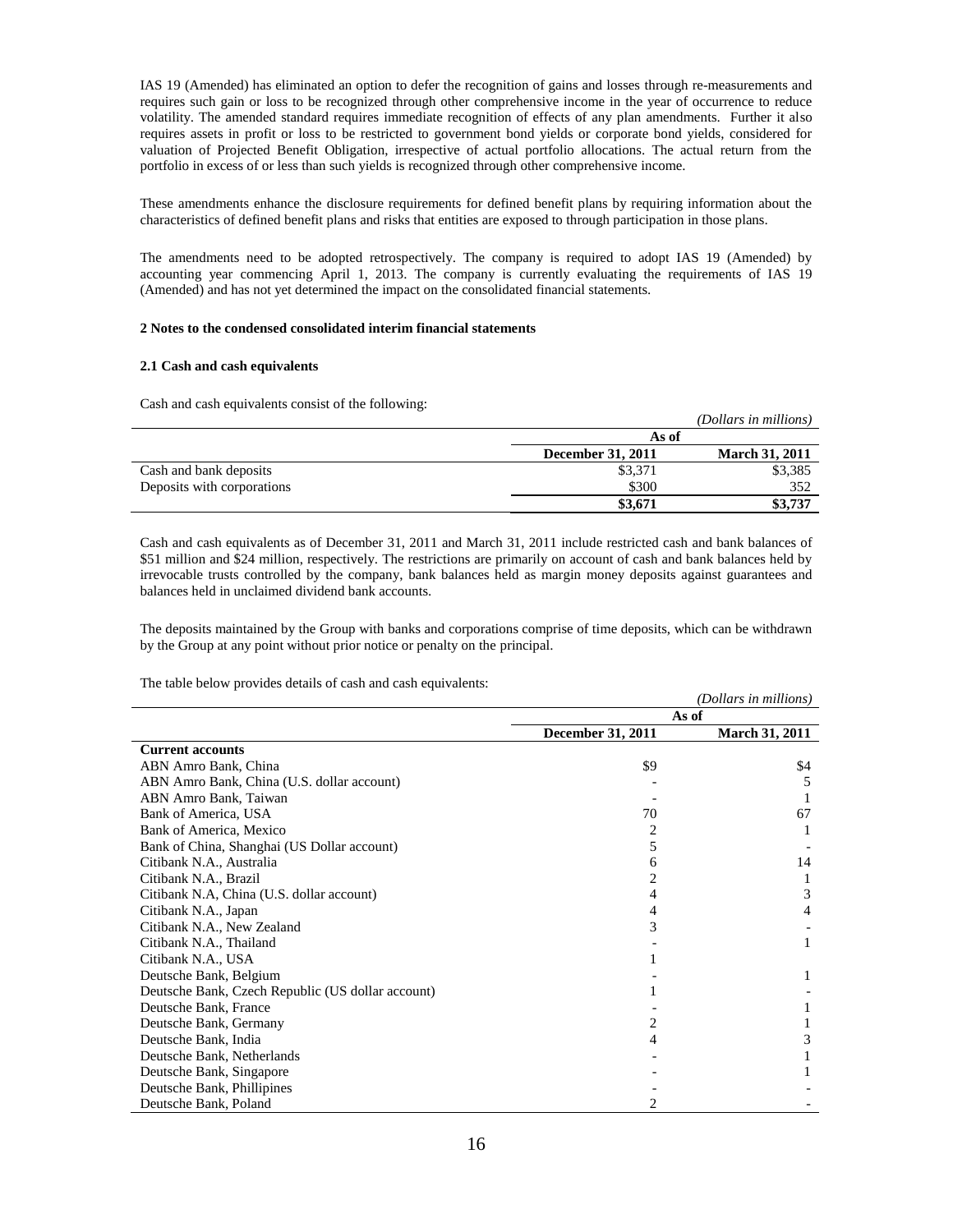| Deutsche Bank, Poland (Euro account)            |                |                  |
|-------------------------------------------------|----------------|------------------|
| Deutsche Bank, Spain                            |                |                  |
| Deutsche Bank, United Kingdom                   | 4              | 9                |
| Deutsche Bank-EEFC, India (Euro account)        | 1              | 2                |
| Deutsche Bank-EEFC, India (U.S. dollar account) | 4              | 32               |
| Deutsche Bank-EEFC, India (Swiss Franc account) |                | 1                |
| HSBC Bank, United Kingdom                       | 6              | $\boldsymbol{2}$ |
| ICICI Bank, India                               | 5              | 7                |
| ICICI Bank-EEFC, India (U.S. dollar account)    | 23             | 5                |
| ICICI Bank-EEFC, India (Euro account)           | 1              |                  |
| ICICI Bank-EEFC, India (UK Pound Sterling)      | $\mathbf{1}$   |                  |
| Nordbanken, Sweden                              | 1              | 1                |
| Royal Bank of Canada, Canada                    | 2              | 5                |
| Shanghai Pudong Development Bank, China         | 1              | 1                |
| National Australia Bank Limited, Australia      | 1              |                  |
|                                                 | \$165          | \$174            |
| <b>Deposit accounts</b>                         |                |                  |
| Andhra Bank, India                              | \$68           | \$90             |
| ABN Amro Bank, China                            | 1              | 3                |
| Allahabad Bank, India                           | 137            | 126              |
| Axis Bank, India                                | 152            | 120              |
| Bank of America, USA                            | 2              | 19               |
| Bank of America, Mexico                         |                | 4                |
| Bank of Baroda, India                           | 282            | 247              |
| Bank of India, India                            | 225            | 268              |
| Bank of Maharashtra, India                      | 24             | 114              |
| Canara Bank, India                              | 258            | 298              |
| Central Bank of India, India                    | 94             | 79               |
| Citibank N.A, Brazil                            |                | 1                |
| Citibank N.A., Czech Republic                   |                | $\mathbf{1}$     |
| Corporation Bank, India                         | 94             | 66               |
| DBS Bank, India                                 | 8              |                  |
| Deutsche Bank, Poland                           | 5              | 5                |
| Federal Bank, India                             | $\overline{4}$ |                  |
| HDFC Bank, India                                | 256            | 145              |
| HSBC Bank, United Kingdom                       |                | 4                |
| ICICI Bank, India                               | 314            | 177              |
| IDBI Bank, India                                | 194            | 173              |
| ING Vysya Bank, India                           | 15             |                  |
| Indian Overseas Bank, India                     | 94             | 116              |
| Jammu and Kashmir Bank, India                   | 5              | 3                |
| Kotak Mahindra Bank, India                      | 6              | 6                |
| National Australia Bank Limited, Australia      | 128            | 122              |
| Oriental Bank of Commerce, India                | 126            | 146              |
| Punjab National Bank, India                     | 288            | 335              |
| State Bank of Hyderabad, India                  | 30             | 57               |
| State Bank of India, India                      | 12             | 102              |
| State Bank of Mysore, India                     | 68             | 79               |
| South Indian Bank, India                        | 12             | 11               |
| Syndicate Bank, India                           | 104            | 113              |
| Union Bank of India, India                      | 127            | 142              |
| Vijaya Bank, India                              | 43             | 32               |
| Yes Bank, India                                 | 30             | 7                |
|                                                 | \$3,206        | \$3,211          |
| Deposits with corporations                      |                | \$352            |
| HDFC Limited, India                             | \$300          |                  |
|                                                 | \$300          | \$352            |
| <b>Total</b>                                    | \$3,671        | \$3,737          |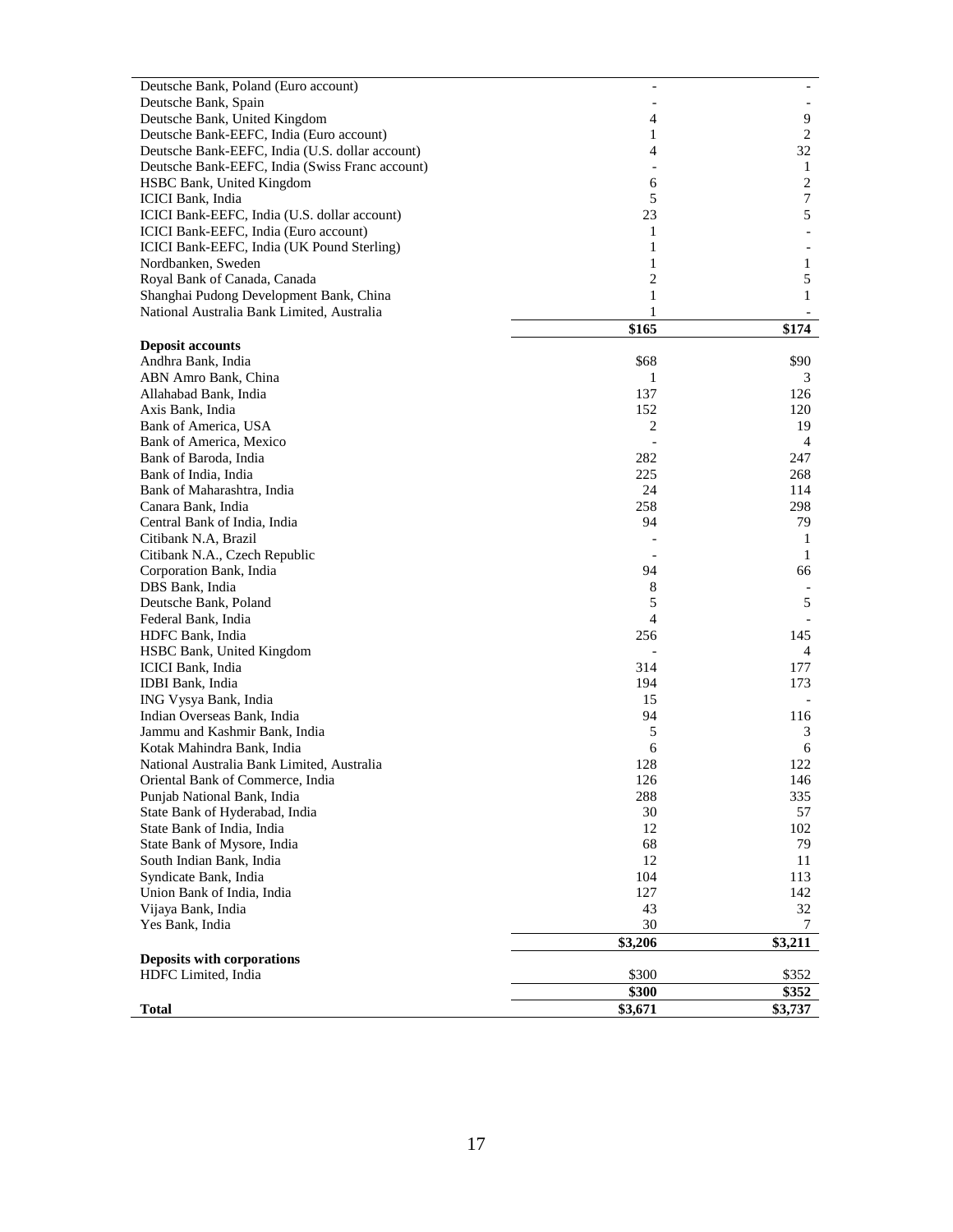#### **2.2 Available-for-sale financial assets**

Investments in liquid mutual fund units and unlisted equity securities are classified as available-for-sale financial assets.

Cost and fair value of investments in liquid mutual fund units and unlisted equity securities are as follows:

|                                           |                   | (Dollars in millions) |
|-------------------------------------------|-------------------|-----------------------|
|                                           |                   | As of                 |
|                                           | December 31, 2011 | <b>March 31, 2011</b> |
| <b>Current</b>                            |                   |                       |
| Liquid mutual fund units:                 |                   |                       |
| Cost and fair value                       | \$2               | \$5                   |
| <b>Non Current</b>                        |                   |                       |
| Unlisted equity securities:               |                   |                       |
| Cost                                      |                   |                       |
| Gross unrealised holding gains            | 2                 |                       |
| Fair value                                | $\mathbf{2}$      | 5                     |
| Total available-for-sale financial assets | \$4               | \$10                  |

During fiscal 2010, Infosys sold 3,231,151 shares of OnMobile Systems Inc, U.S.A, at a price of \$3.64 per share (`166.58 per share), derived from quoted prices of the underlying marketable equity securities. The total consideration amounted to \$12 million, net of taxes and transaction costs. Additionally, the remaining 2,154,100 shares had a fair value of \$8 million as at March 31, 2010. As of March 31, 2011, these 2,154,100 shares were fair valued at \$5 million.

As of December 31, 2011 the 2,154,100 shares were fair valued at \$2 million and the resultant unrealized loss of \$2 million, net of taxes of \$1 million has been recognized in other comprehensive income for the nine months ended December 31, 2011. The fair value of \$2 million has been derived based on an agreed upon exchange ratio between these unlisted equity securities and quoted prices of the underlying marketable equity securities.

## **2.3 Business combinations**

During fiscal 2010, Infosys BPO acquired 100% of the voting interests in McCamish Systems LLC (McCamish), a business process solutions provider based in Atlanta, Georgia, in the United States. The business acquisition was conducted by entering into a Membership Interest Purchase Agreement for a cash consideration of \$37 million and a contingent consideration of up to \$20 million. The fair values of the contingent consideration and its undiscounted value on the date of acquisition were \$9 million and \$15 million, respectively.

The payment of the contingent consideration is dependent upon the achievement of certain revenue targets and net margin targets by McCamish over a period of 4 years ending March 31, 2014. Further, in the event that McCamish signs a deal with a customer with total revenues of \$100 million or more, the aforesaid period will be extended by 2 years. The total contingent consideration can range between \$14 million and \$20 million.

During the nine months ended December 31, 2011, the liability related to the contingent consideration increased by \$1 million due to passage of time.

The fair value of the contingent consideration is determined by discounting the estimated amount payable to the previous owners of McCamish on achievement of certain financial targets. The key inputs used for the determination of fair value of contingent consideration are the discount rate of 13.9% and the probabilities of achievement of the net margin and the revenue targets ranging from 50% to 100%.

Following is a summary of changes in the carrying amount of goodwill:

|                                 |                   | (Dollars in millions) |
|---------------------------------|-------------------|-----------------------|
|                                 | As of             |                       |
|                                 | December 31, 2011 | March 31, 2011        |
| Carrying value at the beginning | \$185             | \$183                 |
| Translation differences         | (25)              |                       |
| Carrying value at the end       | \$160             | \$185                 |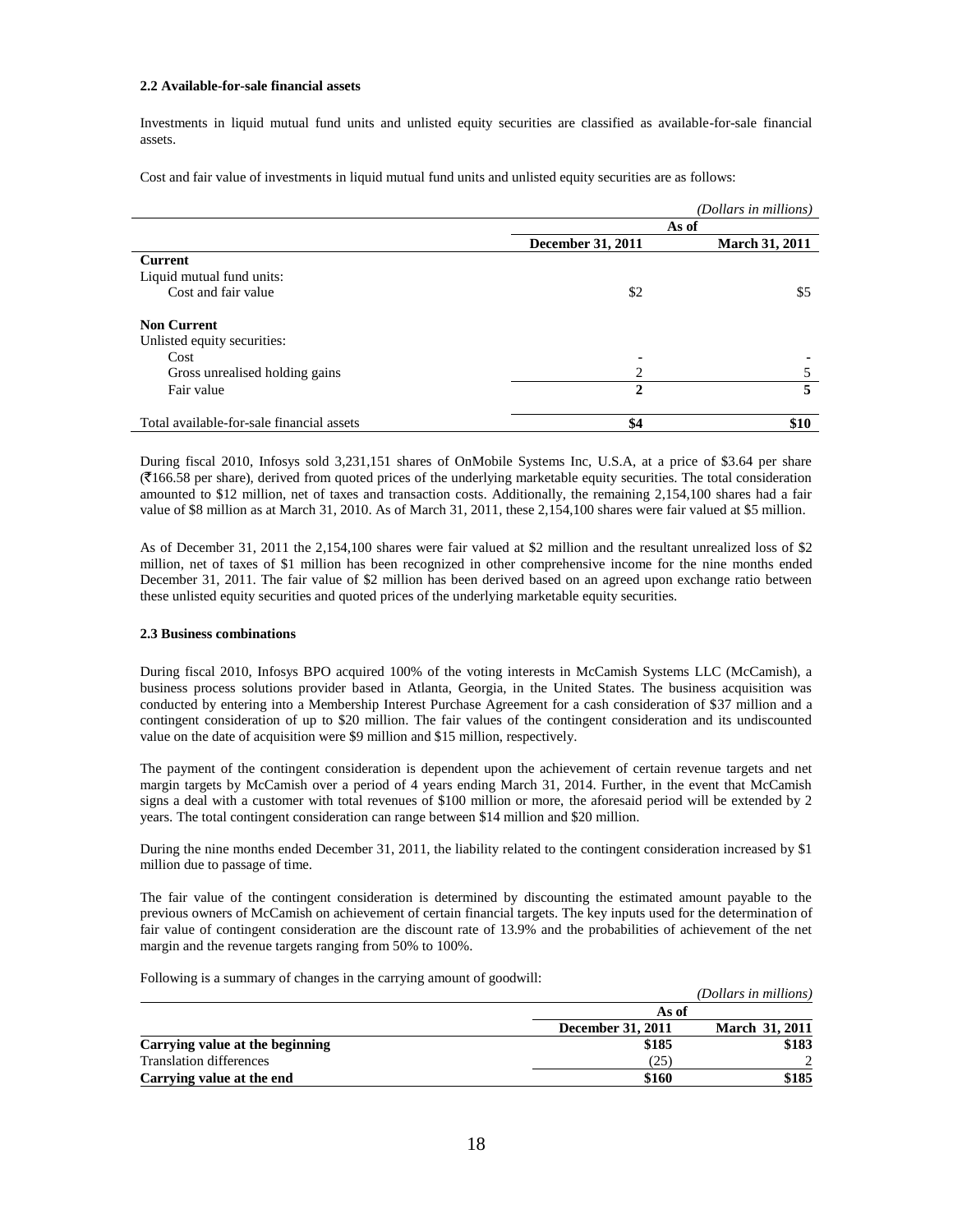On December 20, 2011 Infosys BPO signed a definitive share sale agreement to acquire 100% of the voting interest in Portland Group Pty Ltd a strategic sourcing and category management services provider based in Australia. This business acquisition would strengthen Infosys BPO"s capabilities and domain expertise in sourcing and procurement practice and its service offering in the strategic sourcing and category management functions. The business acquisition is for a cash consideration of approximately \$38 million and was subsequently consummated in January 2012.

## **2.4 Property, plant and equipment**

Following are the changes in the carrying value of property, plant and equipment for the three months ended December 31, 2011:

|                                                        |       |       |                                                     |                       |                         |                   |                                 | (Dollars in millions) |
|--------------------------------------------------------|-------|-------|-----------------------------------------------------|-----------------------|-------------------------|-------------------|---------------------------------|-----------------------|
|                                                        |       |       | <b>Plant</b> and<br><b>Land Buildings machinery</b> | Computer<br>equipment | <b>Furniture</b><br>and | fixtures Vehicles | Capital<br>work-in-<br>progress | <b>Total</b>          |
| <b>Gross Carrying value as</b>                         |       |       |                                                     |                       |                         |                   |                                 |                       |
| of October 1, 2011                                     | \$118 | \$758 | \$276                                               | \$297                 | \$170                   | \$2               | \$162                           | \$1,783               |
| Additions                                              | 1     | 6     | 8                                                   | 14                    | 3                       |                   | 19                              | 51                    |
| Deletions                                              |       |       |                                                     |                       |                         |                   |                                 |                       |
| <b>Translation difference</b>                          | (9)   | (59)  | (22)                                                | (21)                  | (11)                    |                   | (12)                            | (134)                 |
| <b>Gross Carrying value as</b><br>of December 31, 2011 | 110   | 705   | 262                                                 | 290                   | 162                     | $\overline{2}$    | 169                             | 1,700                 |
| <b>Accumulated</b>                                     |       |       |                                                     |                       |                         |                   |                                 |                       |
| depreciation<br>as                                     | of    |       |                                                     |                       |                         |                   |                                 |                       |
| <b>October 1, 2011</b>                                 |       | (225) | (176)                                               | (243)                 | (112)                   | (1)               |                                 | (757)                 |
| Depreciation                                           |       | (12)  | (11)                                                | (13)                  | (8)                     |                   |                                 | (44)                  |
| Accumulated depreciation                               |       |       |                                                     |                       |                         |                   |                                 |                       |
| on deletions                                           |       |       |                                                     |                       |                         |                   |                                 |                       |
| <b>Translation difference</b>                          |       | 18    | 13                                                  | 17                    | 8                       |                   |                                 | 56                    |
| Accumulated                                            |       |       |                                                     |                       |                         |                   |                                 |                       |
| depreciation<br><b>as</b>                              | of    |       |                                                     |                       |                         |                   |                                 |                       |
| <b>December 31, 2011</b>                               |       | (219) | (174)                                               | (239)                 | (112)                   | (1)               |                                 | (745)                 |
| Carrying value<br><b>as</b>                            | of    |       |                                                     |                       |                         |                   |                                 |                       |
| <b>October 1, 2011</b>                                 | \$118 | \$533 | \$100                                               | \$54                  | \$58                    | \$1               | \$162                           | \$1,026               |
| Carrying value<br><b>as</b>                            | of    |       |                                                     |                       |                         |                   |                                 |                       |
| December 31, 2011                                      | \$110 | \$486 | \$88                                                | \$51                  | \$50                    | \$1               | \$169                           | \$955                 |

Following are the changes in the carrying value of property, plant and equipment for the three months ended December 31, 2010:

|                                            |      |       |       |                           |                                                                              |   | (Dollars in millions)           |       |
|--------------------------------------------|------|-------|-------|---------------------------|------------------------------------------------------------------------------|---|---------------------------------|-------|
|                                            |      |       |       | <b>Plant and Computer</b> | <b>Furniture</b><br>Land Buildings machinery equipment and fixtures Vehicles |   | Capital<br>work-in-<br>progress | Total |
| Gross carrying value as of                 |      |       |       |                           |                                                                              |   |                                 |       |
| <b>October 1, 2010</b><br><b>Additions</b> | \$92 | 781   | 301   | 302                       | 183                                                                          | 1 | 77                              | 1,737 |
|                                            | 29   | 11    | 6     | 19                        | 6                                                                            |   | 20                              | 91    |
| Deletions                                  |      |       | (1)   | (4)                       | (3)                                                                          |   |                                 | (8)   |
| <b>Translation difference</b>              | 1    | 4     | 3     | 3                         | 2                                                                            |   |                                 | 13    |
| Gross carrying value as of                 |      |       |       |                           |                                                                              |   |                                 |       |
| <b>December 31, 2010</b>                   | 122  | 796   | 309   | 320                       | 188                                                                          | 1 | 97                              | 1,833 |
| <b>Accumulated depreciation as</b>         |      |       |       |                           |                                                                              |   |                                 |       |
| of October 1, 2010<br>Depreciation         |      | (190) | (170) | (257)                     | (112)                                                                        |   |                                 | (729) |
|                                            |      | (13)  | (13)  | (13)                      | (9)                                                                          |   |                                 | (48)  |
| Accumulated depreciation on                |      |       |       |                           |                                                                              |   |                                 |       |
| deletions                                  |      |       | 1     | $\overline{4}$            | 3                                                                            |   |                                 | 8     |
| <b>Translation difference</b>              |      |       |       |                           |                                                                              |   |                                 |       |
|                                            |      | (2)   | (2)   | (3)                       |                                                                              |   |                                 | (7)   |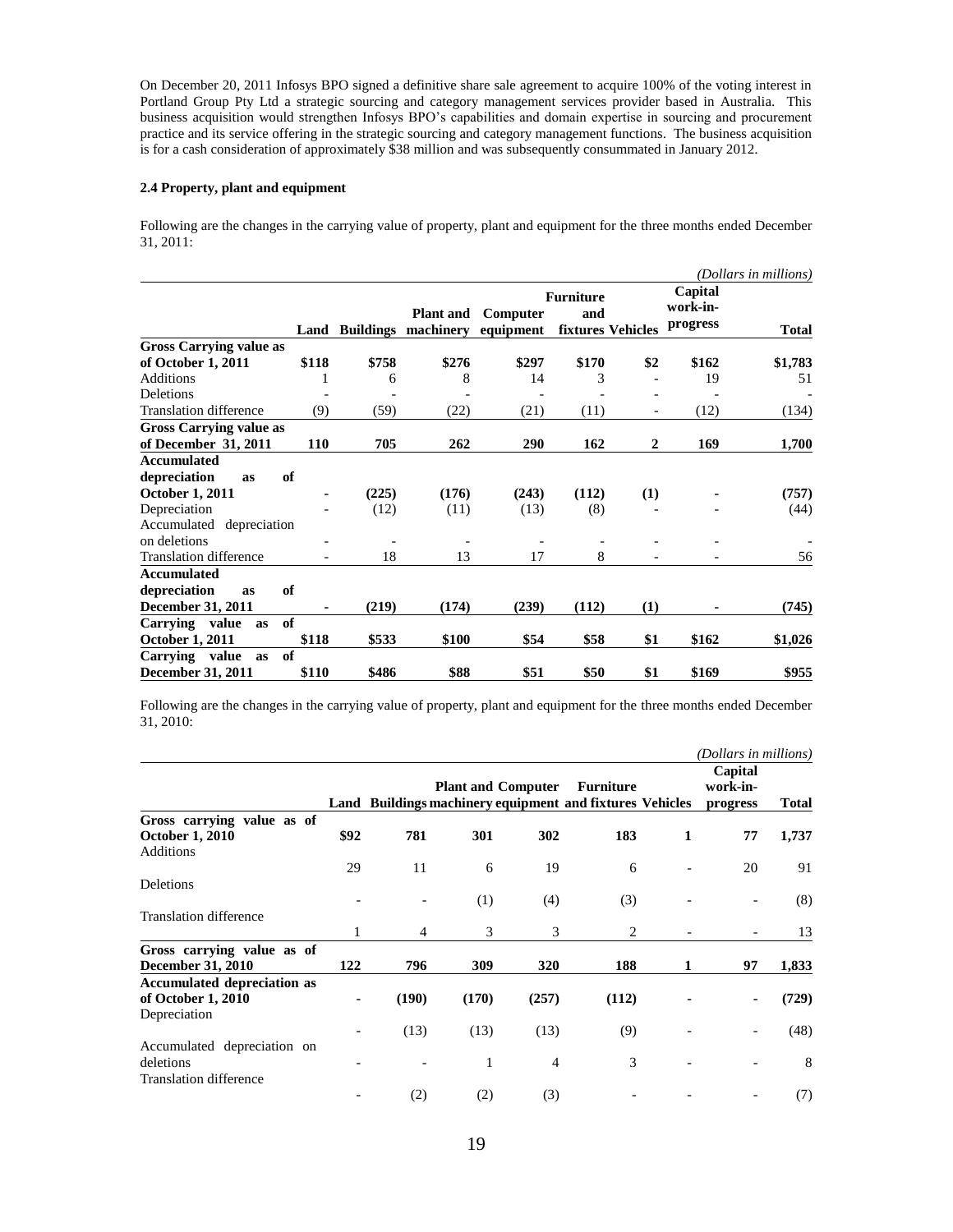| <b>Accumulated depreciation as</b> |       |               |       |      |      |     |         |
|------------------------------------|-------|---------------|-------|------|------|-----|---------|
| of December 31, 2010               |       | $205^{\circ}$ | 184)  | 269  | [118 |     | 76)     |
| Carrying value as of October       |       |               |       |      |      |     |         |
| 1,2010                             | 92    | \$591         | \$131 | \$45 | \$71 |     | \$1,008 |
| Carrying<br>value<br>-of<br>as     |       |               |       |      |      |     |         |
| <b>December 31, 2010</b>           | \$122 | \$591         | \$125 | \$51 | \$70 | \$1 | \$1,057 |

Following are the changes in the carrying value of property, plant and equipment for the nine months ended December 31, 2011:

|                                |       |       |                                                     |                       |                         |                   |                                 | (Dollars in millions) |
|--------------------------------|-------|-------|-----------------------------------------------------|-----------------------|-------------------------|-------------------|---------------------------------|-----------------------|
|                                |       |       | <b>Plant and</b><br><b>Land Buildings machinery</b> | Computer<br>equipment | <b>Furniture</b><br>and | fixtures Vehicles | Capital<br>work-in-<br>progress | <b>Total</b>          |
| <b>Gross Carrying value as</b> |       |       |                                                     |                       |                         |                   |                                 |                       |
| of April 1, 2011               | \$124 | \$813 | \$288                                               | \$299                 | \$173                   | \$1               | \$118                           | \$1,816               |
| Additions                      | 7     | 25    | 22                                                  | 41                    | 15                      |                   | 78                              | 188                   |
| Deletions                      |       |       |                                                     | (3)                   |                         |                   |                                 | (3)                   |
| <b>Translation difference</b>  | (21)  | (133) | (48)                                                | (47)                  | (26)                    | 1                 | (27)                            | (301)                 |
| <b>Gross Carrying value as</b> |       |       |                                                     |                       |                         |                   |                                 |                       |
| of December 31, 2011           | 110   | 705   | 262                                                 | 290                   | 162                     | $\mathbf{2}$      | 169                             | 1700                  |
| <b>Accumulated</b>             |       |       |                                                     |                       |                         |                   |                                 |                       |
| depreciation as of April       |       |       |                                                     |                       |                         |                   |                                 |                       |
| 1, 2011                        | ۰     | (219) | (166)                                               | (240)                 | (105)                   |                   |                                 | (730)                 |
| Depreciation                   |       | (39)  | (38)                                                | (41)                  | (25)                    | (1)               |                                 | (144)                 |
| Accumulated depreciation       |       |       |                                                     |                       |                         |                   |                                 |                       |
| on deletions                   |       |       |                                                     | 3                     |                         |                   |                                 | 3                     |
| <b>Translation difference</b>  |       | 39    | 30                                                  | 39                    | 18                      |                   |                                 | 126                   |
| Accumulated                    |       |       |                                                     |                       |                         |                   |                                 |                       |
| of<br>depreciation<br>as       |       |       |                                                     |                       |                         |                   |                                 |                       |
| December 31, 2011              |       | (219) | (174)                                               | (239)                 | (112)                   | (1)               |                                 | (745)                 |
| of<br>Carrying value as        |       |       |                                                     |                       |                         |                   |                                 |                       |
| <b>April 1, 2011</b>           | 124   | 594   | 122                                                 | 59                    | 68                      | 1                 | 118                             | 1,086                 |
| Carrying value as<br>of        |       |       |                                                     |                       |                         |                   |                                 |                       |
| December 31, 2011              | \$110 | \$486 | \$88                                                | \$51                  | \$50                    | \$1               | \$169                           | \$955                 |

Following are the changes in the carrying value of property, plant and equipment for the nine months ended December 31, 2010:

|                                |      |       |                            |           |                  |                   |          | (Dollars in millions) |
|--------------------------------|------|-------|----------------------------|-----------|------------------|-------------------|----------|-----------------------|
|                                |      |       |                            |           | <b>Furniture</b> |                   | Capital  |                       |
|                                |      |       | <b>Plant and</b>           | Computer  | and              |                   | work-in- |                       |
|                                | Land |       | <b>Buildings machinery</b> | equipment |                  | fixtures Vehicles | progress | Total                 |
| Gross carrying value as        |      |       |                            |           |                  |                   |          |                       |
| of April 1, 2010               | \$73 | \$735 | \$281                      | \$279     | \$170            | \$1               | \$91     | \$1,630               |
| Additions                      | 48   | 57    | 26                         | 43        | 21               | ٠                 | 6        | 201                   |
| Deletions                      |      |       | (1)                        | (6)       | (5)              |                   |          | (12)                  |
| <b>Translation difference</b>  | 1    | 4     | 3                          | 4         | $\overline{c}$   |                   |          | 14                    |
| <b>Gross Carrying value as</b> |      |       |                            |           |                  |                   |          |                       |
| of December 31, 2010           | 122  | 796   | 309                        | 320       | 188              | 1                 | 97       | 1,833                 |
| <b>Accumulated</b>             |      |       |                            |           |                  |                   |          |                       |
| depreciation as of April       |      |       |                            |           |                  |                   |          |                       |
| 1, 2010                        |      | (166) | (144)                      | (233)     | (98)             |                   |          | (641)                 |
| Depreciation                   |      | (38)  | (39)                       | (38)      | (24)             |                   |          | (139)                 |
| Accumulated depreciation       |      |       |                            |           |                  |                   |          |                       |
| on deletions                   |      |       | 1                          | 6         | 5                |                   |          | 12                    |
| <b>Translation difference</b>  |      | (1)   | (2)                        | (4)       | (1)              |                   |          | (8)                   |
| Accumulated                    |      |       |                            |           |                  |                   |          |                       |
| depreciation<br>of<br>as       |      |       |                            |           |                  |                   |          |                       |
| December 31, 2010              |      | (205) | (184)                      | (269)     | (118)            |                   |          | (776)                 |
| of<br>Carrying value as        |      |       |                            |           |                  |                   |          |                       |
| <b>April 1, 2010</b>           | 73   | 569   | 137                        | 46        | 72               |                   | 91       | 989                   |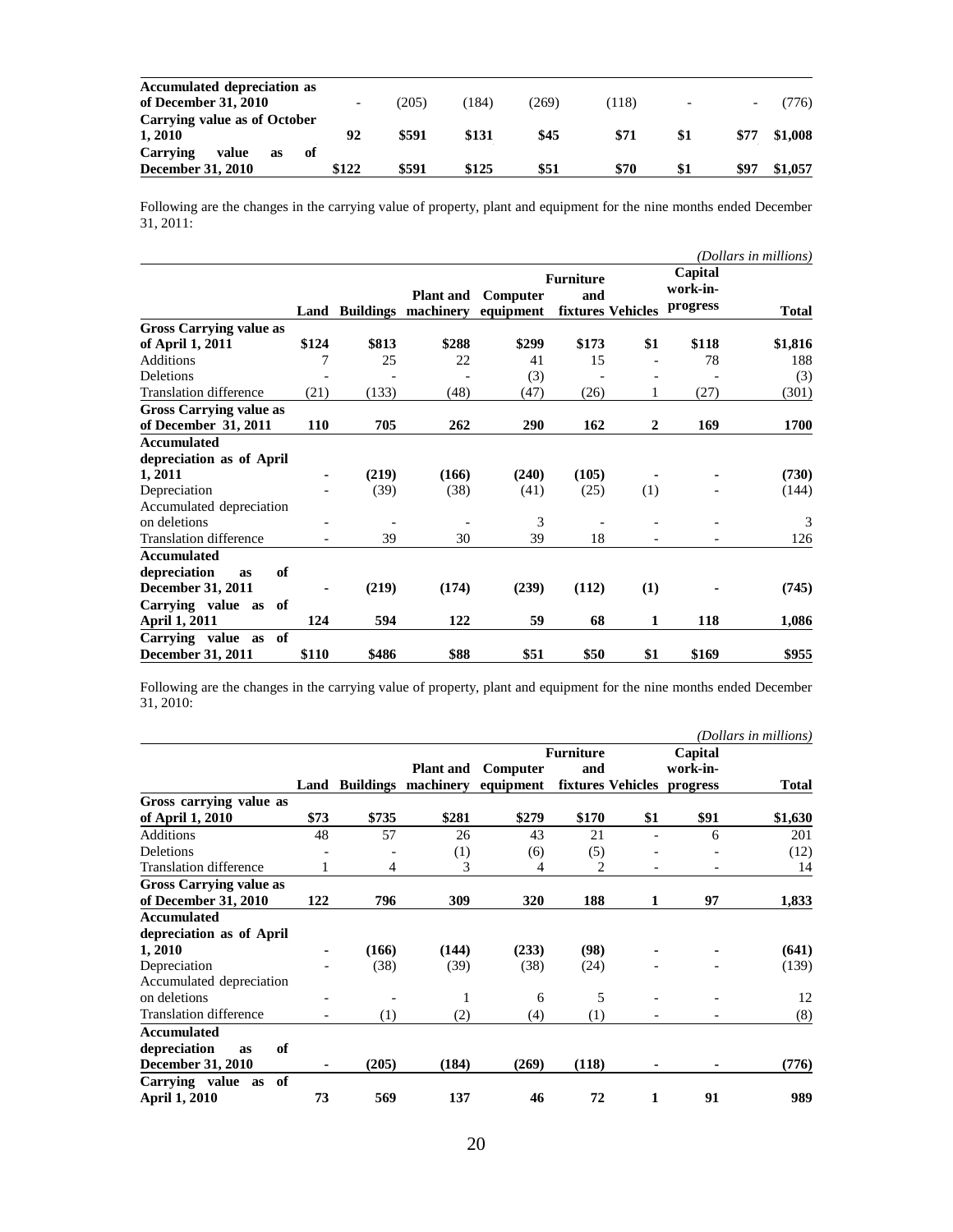| Carrying value<br>as of  |       |       |      |      |     |      |         |
|--------------------------|-------|-------|------|------|-----|------|---------|
| <b>December 31, 2010</b> | \$122 | \$591 | \$51 | \$70 | \$1 | \$97 | \$1,057 |

During fiscal 2011, certain assets which were not in use having gross book value of \$107 million (carrying value nil) were retired.

The depreciation expense for the three months and nine months ended December 31, 2011 and December 31, 2010 is included in cost of sales in the consolidated statement of comprehensive income.

Carrying value of land includes \$32 million and \$33 million as of December 31, 2011 and March 31, 2011, respectively, towards deposits paid under certain lease-cum-sale agreements to acquire land, including agreements where the company has an option to purchase the properties on expiry of the lease period. The company has already paid 99% of the market value of the properties prevailing at the time of entering into the lease-cum-sale agreements with the balance payable at the time of purchase.

The contractual commitments for capital expenditure were \$206 million and \$183 million as of December 31, 2011 and March 31, 2011, respectively.

#### **2.5 Income taxes**

Income tax expense in the statement of comprehensive income comprises:

|                       |                    |             |                   | (Dollars in millions) |
|-----------------------|--------------------|-------------|-------------------|-----------------------|
|                       | Three months ended |             | Nine months ended |                       |
|                       | December 31,       |             | December 31,      |                       |
|                       | 2011               | <b>2010</b> | 2011              | <b>2010</b>           |
| <b>Current taxes</b>  |                    |             |                   |                       |
| Domestic taxes        | \$233              | \$124       | \$464             | \$321                 |
| Foreign taxes         | (63)               | 24          | 28                | 88                    |
|                       | 170                | 148         | 492               | 409                   |
| <b>Deferred taxes</b> |                    |             |                   |                       |
| Domestic taxes        |                    | (6)         | (4)               | (15)                  |
| Foreign taxes         | 13                 |             | 10                | (1)                   |
|                       | 14                 | $\bf (1)$   | 6                 | (16)                  |
| Income tax expense    | \$184              | \$147       | \$498             | \$393                 |

Entire deferred income tax for the three months and nine months ended December 31, 2011 and December 31, 2010 relates to origination and reversal of temporary differences.

A deferred tax liability of Nil and \$1 million relating to an available-for-sale financial asset has been recognized in other comprehensive income during the three months and nine months ended December 31, 2011. For the three months ended December 31, 2010 a deferred tax liability of \$1 million has been recognized in other comprehensive income (Refer Note 2.2).

The foreign tax expense is due to income taxes payable overseas, principally in the United States of America. The company benefits from certain significant tax incentives provided to software firms under Indian tax laws. These incentives include those for facilities set up under the Special Economic Zones Act, 2005 and software development facilities designated as "Software Technology Parks" (the STP Tax Holiday). The STP Tax Holiday is available for ten consecutive years, beginning from the financial year when the unit started producing computer software or April 1, 1999, whichever is earlier. The Indian Government, through the Finance Act, 2009, has extended the tax holiday for the STP units until fiscal 2011. The tax holiday for all of our STP units expired as of March 31, 2011. Under the Special Economic Zones Act, 2005 scheme, units in designated special economic zones which begin providing services on or after April 1, 2005 are eligible for a deduction of 100 percent of profits or gains derived from the export of services for the first five years from commencement of provision of services and 50 percent of such profits or gains for a further five years. Certain tax benefits are also available for a further period of five years subject to the unit meeting defined conditions.

As of December 31, 2011, the company has provided for branch profit tax of \$53 million for its U.S branch, as the company estimates that these branch profits are expected to be distributed in the foreseeable future.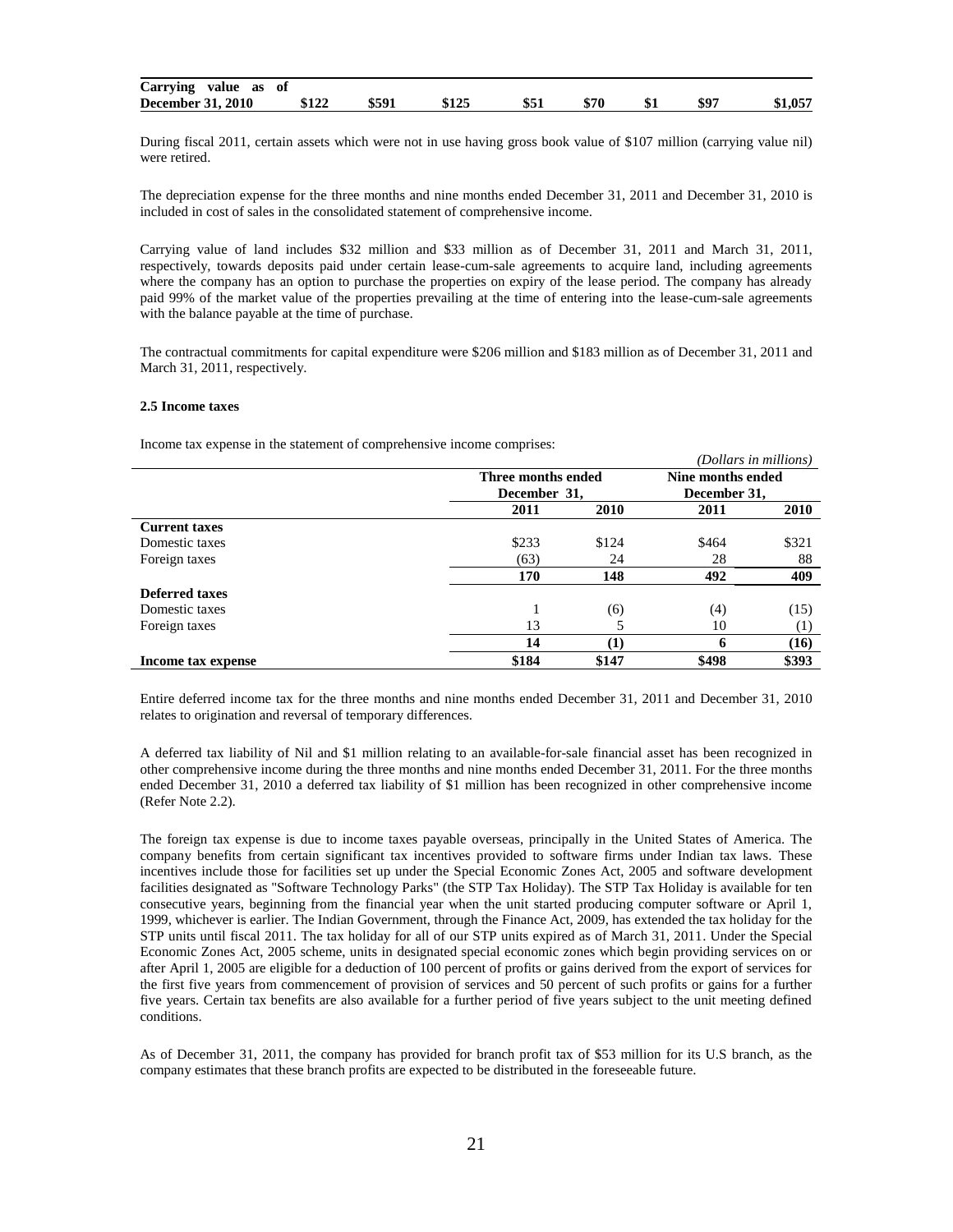Deferred income tax liabilities have not been recognized on temporary differences associated with investments in subsidiaries and branches as it is probable that the temporary differences will not reverse in the foreseeable future.

The tax effects of significant temporary differences that resulted in deferred income tax assets and liabilities are as follows:

|                                                              |                   | (Dollars in millions) |
|--------------------------------------------------------------|-------------------|-----------------------|
|                                                              | As of             |                       |
|                                                              | December 31, 2011 | <b>March 31, 2011</b> |
| Deferred income tax assets                                   |                   |                       |
| Property, plant and equipment                                | \$52              | \$58                  |
| Minimum alternate tax credit carry-forwards                  | 10                | 14                    |
| Computer software                                            | 6                 | 5                     |
| Trade receivables                                            | 4                 | 5                     |
| Compensated absences                                         | 24                | 23                    |
| Accumulated subsidiary losses                                |                   | 9                     |
| Accrued compensation to employees                            | 6                 | 6                     |
| <b>Others</b>                                                | 6                 | 6                     |
| Total deferred income tax assets                             | \$115             | \$126                 |
| Deferred income tax liabilities                              |                   |                       |
| Temporary difference related to branch profits               | \$(53)            | \$(40)                |
| Available-for-sale financial asset                           | (1)               | (1)                   |
| Total deferred income tax liabilities                        | \$(54)            | \$(41)                |
| Deferred income tax assets to be recovered after 12 months   | \$83              | \$88                  |
| Deferred income tax assets to be recovered within 12 months  | 32                | 38                    |
| <b>Total deferred income tax assets</b>                      | 115               | 126                   |
| Deferred income tax liability to be settled after 12 months  | (35)              | (14)                  |
| Deferred income tax liability to be settled within 12 months | (19)              | (27)                  |
| Total deferred income tax liabilities                        | \$(54)            | \$(41)                |

Deferred tax assets and deferred tax liabilities have been offset wherever the Company has a legally enforceable right to set off current tax assets against current tax liabilities and where the deferred tax assets and deferred tax liabilities relate to income taxes levied by the same taxation authority.

In assessing the realizability of deferred income tax assets, management considers whether some portion or all of the deferred income tax assets will not be realized. The ultimate realization of deferred income tax assets is dependent upon the generation of future taxable income during the periods in which the temporary differences become deductible. Management considers the scheduled reversals of deferred income tax liabilities, projected future taxable income, and tax planning strategies in making this assessment. Based on the level of historical taxable income and projections for future taxable income over the periods in which the deferred income tax assets are deductible, management believes that the company will realize the benefits of those deductible differences. The amount of the deferred income tax assets considered realizable, however, could be reduced in the near term if estimates of future taxable income during the carry forward period are reduced.

The credits relating to temporary differences are primarily on account of compensated absences, accrued compensation to employees and property, plant and equipment.

Pursuant to the enacted changes in the Indian Income Tax Laws effective April 1, 2007, a Minimum Alternate Tax (MAT) had been extended to income in respect of which a deduction could be claimed under section 10A of the Income Tax Act. Consequent to the enacted changes, Infosys BPO has calculated its tax liability for current domestic taxes after considering MAT. The excess tax paid under MAT provisions being over and above regular tax liability can be carried forward and set off against future tax liabilities computed under regular tax provisions. Infosys BPO was required to pay MAT, and, accordingly, a deferred income tax asset of \$10 million and \$14 million has been recognized on the balance sheet of the company as of December 31, 2011 and March 31, 2011, respectively, which can be carried forward for a period of ten years from the year of recognition.

## **2.6 Earnings per equity share**

The following is a reconciliation of the equity shares used in the computation of basic and diluted earnings per equity share: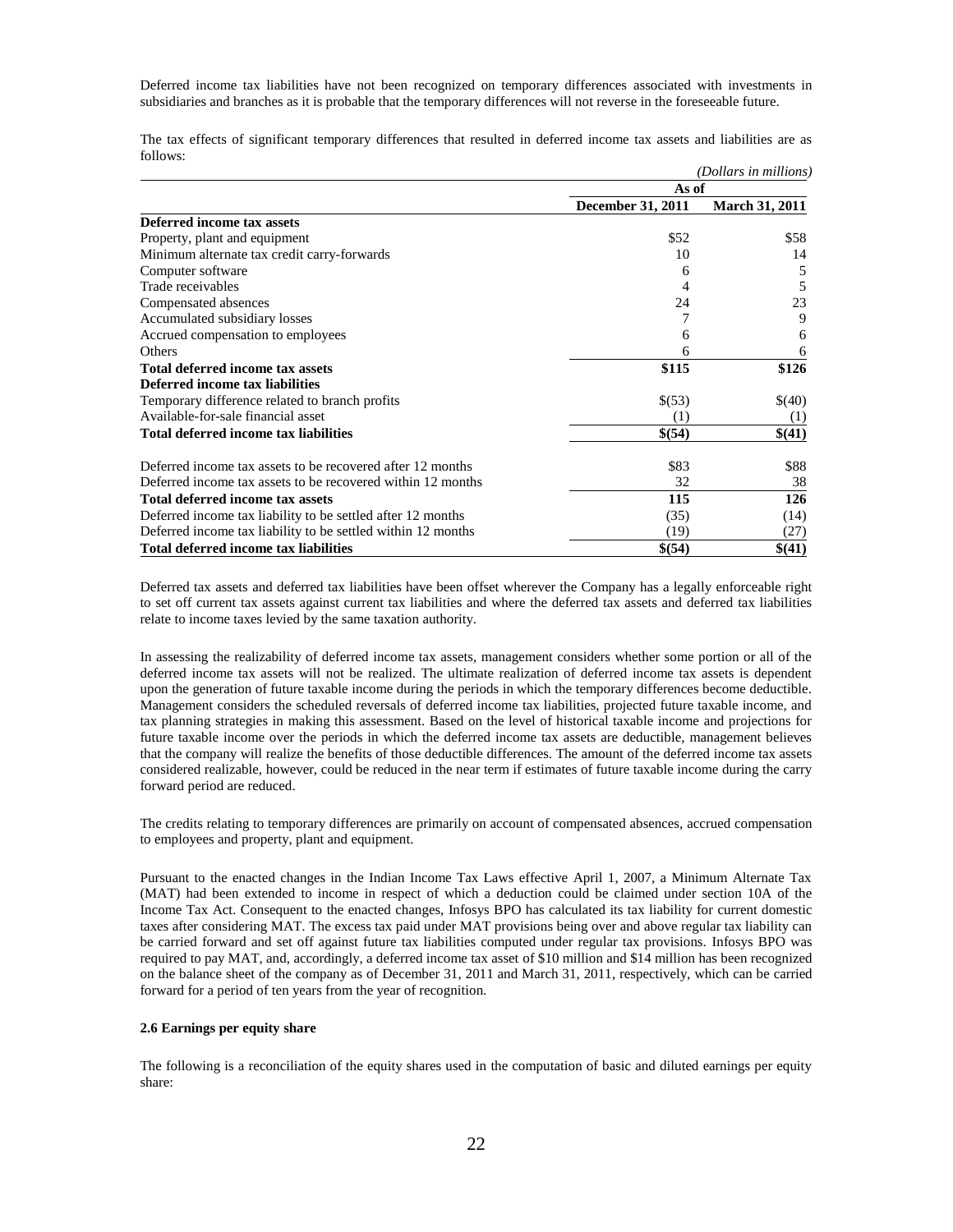|                                                                                                                                                      | Three months ended |             | Nine months ended<br>December 31, |                         |  |
|------------------------------------------------------------------------------------------------------------------------------------------------------|--------------------|-------------|-----------------------------------|-------------------------|--|
|                                                                                                                                                      | December 31,       |             |                                   |                         |  |
|                                                                                                                                                      | 2011               | 2010        | 2011                              | <b>2010</b>             |  |
| Basic earnings per equity share - weighted average<br>number of equity shares outstanding $^{(1)}$                                                   | 571,377,084        | 571,246,801 |                                   | 571,356,602 571,138,078 |  |
| Effect of dilutive common equivalent shares - share<br>options outstanding                                                                           | 19.476             | 134,087     | 38.347                            | 220,354                 |  |
| Diluted earnings per equity share - weighted average<br>number of equity shares and common equivalent shares<br>outstanding<br>$(1)$ r $(1)$ r $(2)$ | 571.396.560        | 571,380,888 | 571.394.949                       | 571.358.432             |  |

*(1) Excludes treasury shares*

For the three months and nine months ended December 31, 2011 and December 31, 2010 there were no outstanding options to purchase equity shares which had an anti-dilutive effect.

## **2.7 Related party transactions**

## **List of subsidiaries:**

|                                                           |                | Holding as of     |                       |  |  |
|-----------------------------------------------------------|----------------|-------------------|-----------------------|--|--|
| <b>Particulars</b>                                        | Country        | December 31, 2011 | <b>March 31, 2011</b> |  |  |
| Infosys BPO                                               | India          | 99.98%            | 99.98%                |  |  |
| Infosys Australia                                         | Australia      | 100%              | 100%                  |  |  |
| Infosys China                                             | China          | 100%              | 100%                  |  |  |
| Infosys Consulting $(1)$                                  | U.S.A          | 100%              | 100%                  |  |  |
| <b>Infosys Mexico</b>                                     | Mexico         | 100%              | 100%                  |  |  |
| Infosys BPO s. r. o <sup>(2)</sup>                        | Czech Republic | 99.98%            | 99.98%                |  |  |
| Infosys BPO (Poland) Sp.Z.o.o <sup><math>(2)</math></sup> | Poland         | 99.98%            | 99.98%                |  |  |
| Infosys BPO (Thailand) Limited $(2)(4)$                   | Thailand       |                   |                       |  |  |
| <b>Infosys Sweden</b>                                     | Sweden         | 100%              | 100%                  |  |  |
| <b>Infosys Brasil</b>                                     | <b>Brazil</b>  | 100%              | 100%                  |  |  |
| Infosys Consulting India Limited $^{(1)(3)}$              | India          | 100%              | 100%                  |  |  |
| Infosys Public Services, Inc.                             | U.S.A          | 100%              | 100%                  |  |  |
| Infosys Shanghai <sup>(5)</sup>                           | China          | 100%              | 100%                  |  |  |
| McCamish Systems $LLC^{(2)}$ (Refer Note 2.3)             | U.S.A          | 99.98%            | 99.98%                |  |  |

*(1) During the quarter ended September 30, 2011, the Board of Infosys Consulting Inc.,approved a scheme of amalgamation and initiated its merger with Infosys Limited.*

*(2) Infosys BPO s.r.o, Infosys BPO (Poland) Sp Z.o.o, Infosys BPO (Thailand) Limited and McCamish Systems LLC are wholly-owned subsidiaries of Infosys BPO.*

*(3) Infosys Consulting India Limited is a wholly owned subsidiary of Infosys Consulting.*

*(4) During the year ended March 31, 2011, Infosys BPO (Thailand) Limited was liquidated.*

*(5) During the year ended March 31, 2011, Infosys incorporated a wholly owned subsidiary, Infosys Shanghai.*

Infosys has provided guarantee for performance of certain contracts entered into by its subsidiaries.

## **List of other related parties:**

| <b>Particulars</b>                              | Country | <b>Nature of relationship</b>   |
|-------------------------------------------------|---------|---------------------------------|
| Infosys Limited Employees' Gratuity Fund        | India   | Post-employment benefit plan of |
| Trust                                           |         | Infosys                         |
| Infosys Limited Employees' Provident Fund India |         | Post-employment benefit plan of |
| Trust                                           |         | Infosys                         |
| Infosys Limited Employees' Superannuation India |         | Post-employment benefit plan of |
| <b>Fund Trust</b>                               |         | Infosys                         |
| Infosys BPO Limited Employees'                  | India   | Post-employment benefit plan of |
| <b>Superannuation Fund Trust</b>                |         | Infosys BPO                     |
| Infosys BPO Limited Employees' Gratuity         | India   | Post-employment benefit plan of |
| <b>Fund Trust</b>                               |         | Infosys BPO                     |
| Infosys Limited Employees' Welfare Trust        | India   | <b>Controlled Trust</b>         |
| <b>Infosys Science Foundation</b>               | India   | Controlled trust                |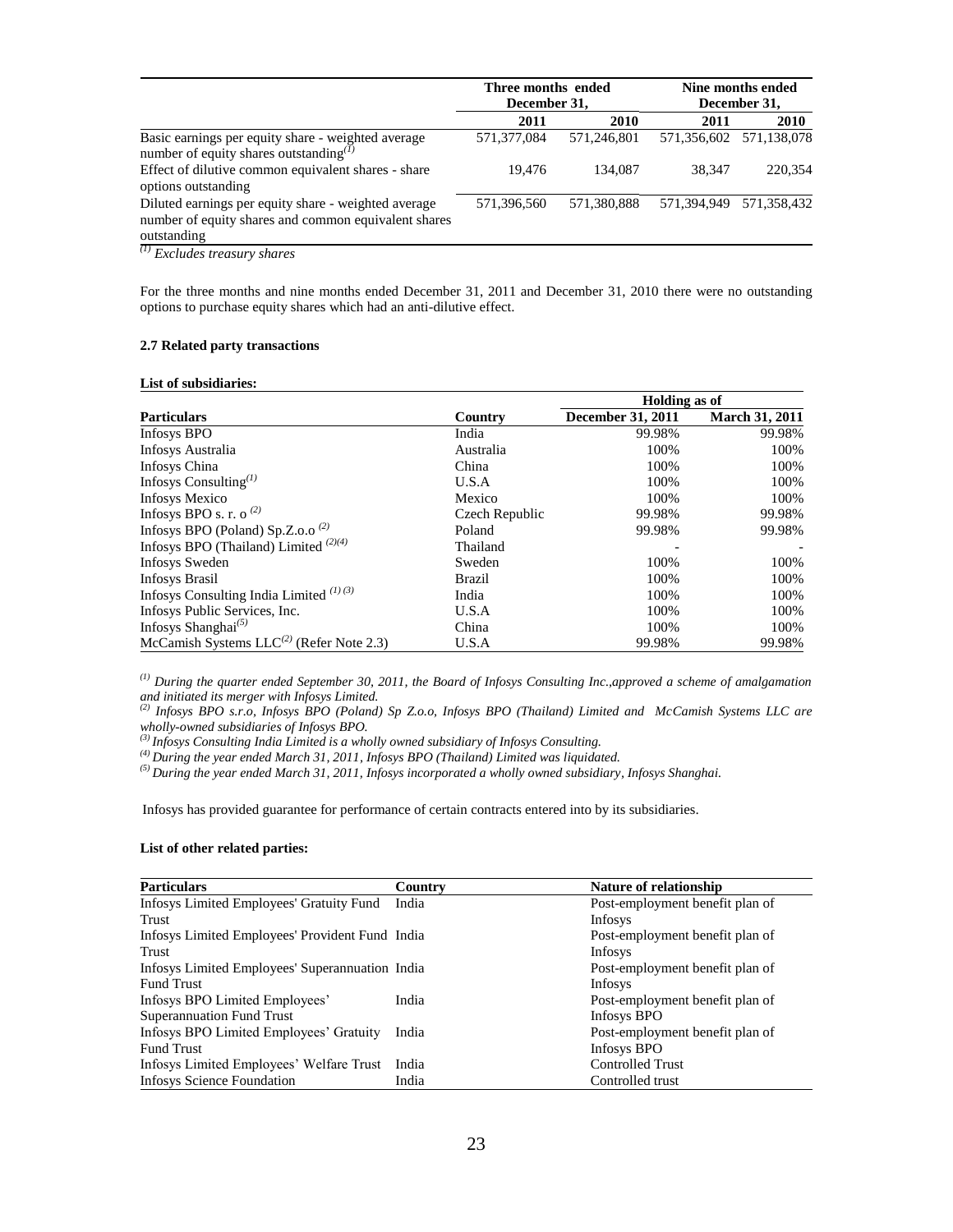## **Transactions with key management personnel**

The table below describes the compensation to key management personnel which comprise directors and members of the executive council:

|                                      |                    |                   | (Dollars in millions) |              |
|--------------------------------------|--------------------|-------------------|-----------------------|--------------|
|                                      | Three months ended | Nine months ended |                       |              |
|                                      |                    | December 31.      |                       | December 31. |
|                                      | 2011               | 2010              | 2011                  | 2010         |
| Salaries and other employee benefits |                    |                   |                       | \$6          |

## **2.8 Segment reporting**

IFRS 8 establishes standards for the way that public business enterprises report information about operating segments and related disclosures about products and services, geographic areas, and major customers. The company's operations predominantly relate to providing end-to-end business solutions thereby enabling clients to enhance business performance, delivered to customers globally operating in various industry segments. Effective quarter ended June 30, 2011, the company reorganized its business to increase its client focus. Consequent to the internal reorganization there were changes effected in the reportable segments based on the "management approach" as defined in IFRS 8, Operating Segments. The Chief Operating Decision Maker evaluates the company's performance and allocates resources based on an analysis of various performance indicators by industry classes and geographic segmentation of customers. Accordingly, segment information has been presented both along industry classes and geographic segmentation of customers. The accounting principles used in the preparation of the financial statements are consistently applied to record revenue and expenditure in individual segments, and are as set out in the significant accounting policies.

Industry segments for the company are primarily financial services and insurance (FSI) comprising enterprises providing banking, finance and insurance services, manufacturing enterprises (MFG), enterprises in the energy, utilities and telecommunication services (ECS) and retail, logistics, consumer product group, life sciences and health care enterprises (RCL). Geographic segmentation is based on business sourced from that geographic region and delivered from both onsite and off-shore. North America comprises the United States of America, Canada and Mexico, Europe includes continental Europe (both the east and the west), Ireland and the United Kingdom, and the Rest of the World comprising all other places except those mentioned above and India. Consequent to the above change in the composition of reportable segments, the prior year comparatives have been restated.

Revenue and identifiable operating expenses in relation to segments are categorized based on items that are individually identifiable to that segment. Allocated expenses of segments include expenses incurred for rendering services from the company's offshore software development centers and on-site expenses, which are categorized in relation to the associated turnover of the segment. Certain expenses such as depreciation, which form a significant component of total expenses, are not specifically allocable to specific segments as the underlying assets are used interchangeably. Management believes that it is not practical to provide segment disclosures relating to those costs and expenses, and accordingly these expenses are separately disclosed as "unallocated" and adjusted against the total income of the company.

Assets and liabilities used in the company's business are not identified to any of the reportable segments, as these are used interchangeably between segments. Management believes that it is currently not practicable to provide segment disclosures relating to total assets and liabilities since a meaningful segregation of the available data is onerous.

Geographical information on revenue and industry revenue information is collated based on individual customers invoiced or in relation to which the revenue is otherwise recognized.

|                                      |            |            |            |            | (Dollars in millions) |
|--------------------------------------|------------|------------|------------|------------|-----------------------|
| Three months ended December 31, 2011 | <b>FSI</b> | <b>MFG</b> | <b>ECS</b> | <b>RCL</b> | Total                 |
| <b>Revenues</b>                      | \$637      | \$369      | \$382      | \$418      | \$1,806               |
| Identifiable operating expenses      | 261        | 156        | 156        | 165        | 738                   |
| Allocated expenses                   | 156        | 96         | 102        | 109        | 463                   |
| Segment profit                       | 220        | 117        | 124        | 144        | 605                   |
| Unallocable expenses                 |            |            |            |            | 45                    |

#### **2.8.1 Industry segments**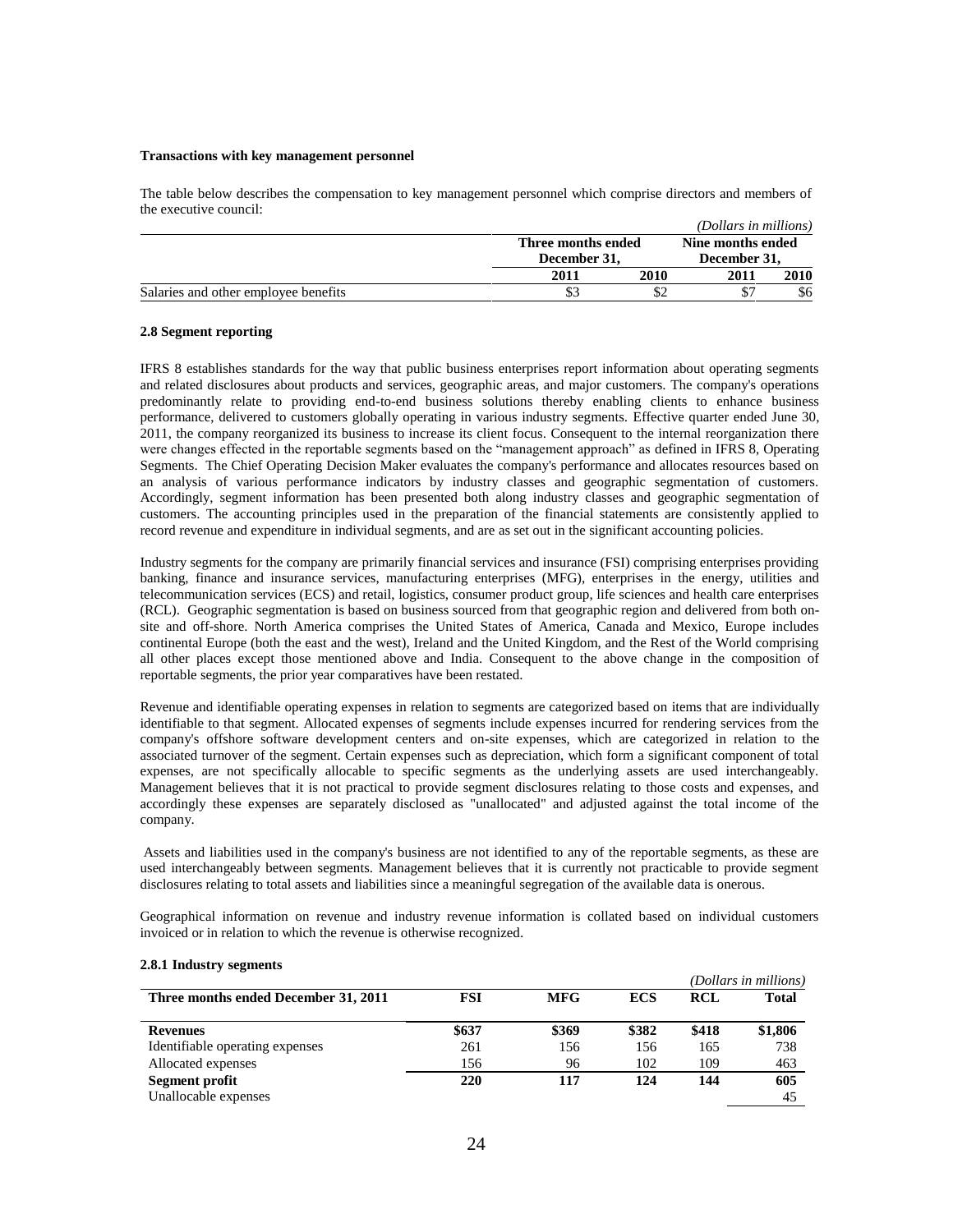| <b>Operating profit</b>                                       | 560   |
|---------------------------------------------------------------|-------|
| Other income, net                                             | 82    |
| <b>Profit before income taxes</b>                             | 642   |
| Income tax expense                                            | 184   |
| Net profit                                                    | \$458 |
| Depreciation and amortization                                 | \$45  |
| Non-cash expenses other than depreciation<br>and amortization |       |

| Three months ended December 31, 2010                          | <b>FSI</b> | <b>MFG</b> | <b>ECS</b> | <b>RCL</b> | <b>Total</b> |
|---------------------------------------------------------------|------------|------------|------------|------------|--------------|
| <b>Revenues</b>                                               | \$574      | \$310      | \$369      | \$332      | \$1,585      |
| Identifiable operating expenses                               | 237        | 131        | 152        | 136        | 656          |
| Allocated expenses                                            | 146        | 79         | 93         | 83         | 401          |
| Segment profit                                                | 191        | 100        | 124        | 113        | 528          |
| Unallocable expenses                                          |            |            |            |            | 49           |
| <b>Operating profit</b>                                       |            |            |            |            | 479          |
| Other income, net                                             |            |            |            |            | 65           |
| <b>Profit before income taxes</b>                             |            |            |            |            | 544          |
| Income tax expense                                            |            |            |            |            | 147          |
| Net profit                                                    |            |            |            |            | \$397        |
| Depreciation and amortization                                 |            |            |            |            | \$48         |
| Non-cash expenses other than depreciation<br>and amortization |            |            |            |            | \$1          |

|                                                               |            |            |            |            | (Dollars in millions) |
|---------------------------------------------------------------|------------|------------|------------|------------|-----------------------|
| Nine months ended December 31, 2011                           | <b>FSI</b> | <b>MFG</b> | <b>ECS</b> | <b>RCL</b> | Total                 |
| <b>Revenues</b>                                               | \$1,846    | \$1,061    | \$1,119    | \$1,197    | \$5,223               |
| Identifiable operating expenses                               | 795        | 468        | 462        | 499        | 2,224                 |
| Allocated expenses                                            | 467        | 282        | 299        | 319        | 1,367                 |
| Segment profit<br>Unallocable expenses                        | 584        | 311        | 358        | 379        | 1,632<br>147          |
| <b>Operating profit</b><br>Other income, net                  |            |            |            |            | 1,485<br>266          |
| Profit before income taxes                                    |            |            |            |            | 1,751                 |
| Income tax expense                                            |            |            |            |            | 498                   |
| Net profit                                                    |            |            |            |            | \$1,253               |
| Depreciation and amortization                                 |            |            |            |            | \$146                 |
| Non-cash expenses other than depreciation<br>and amortization |            |            |            |            | \$1                   |

| Nine months ended December 31,<br><b>2010</b>                 | <b>FSI</b> | <b>MFG</b> | <b>ECS</b> | <b>RCL</b> | <b>Total</b> |
|---------------------------------------------------------------|------------|------------|------------|------------|--------------|
| <b>Revenues</b>                                               | \$1,594    | \$858      | \$1,091    | \$896      | \$4,439      |
| Identifiable operating expenses                               | 664        | 369        | 461        | 381        | 1,875        |
| Allocated expenses                                            | 398        | 215        | 273        | 222        | 1,108        |
| Segment profit                                                | 532        | 274        | 357        | 293        | 1,456        |
| Unallocable expenses                                          |            |            |            |            | 141          |
| <b>Operating profit</b>                                       |            |            |            |            | 1,315        |
| Other income, net                                             |            |            |            |            | 175          |
| <b>Profit before income taxes</b>                             |            |            |            |            | 1,490        |
| Income tax expense                                            |            |            |            |            | 393          |
| Net profit                                                    |            |            |            |            | \$1,097      |
| Depreciation and amortization                                 |            |            |            |            | \$140        |
| Non-cash expenses other than<br>depreciation and amortization |            |            |            |            | \$1          |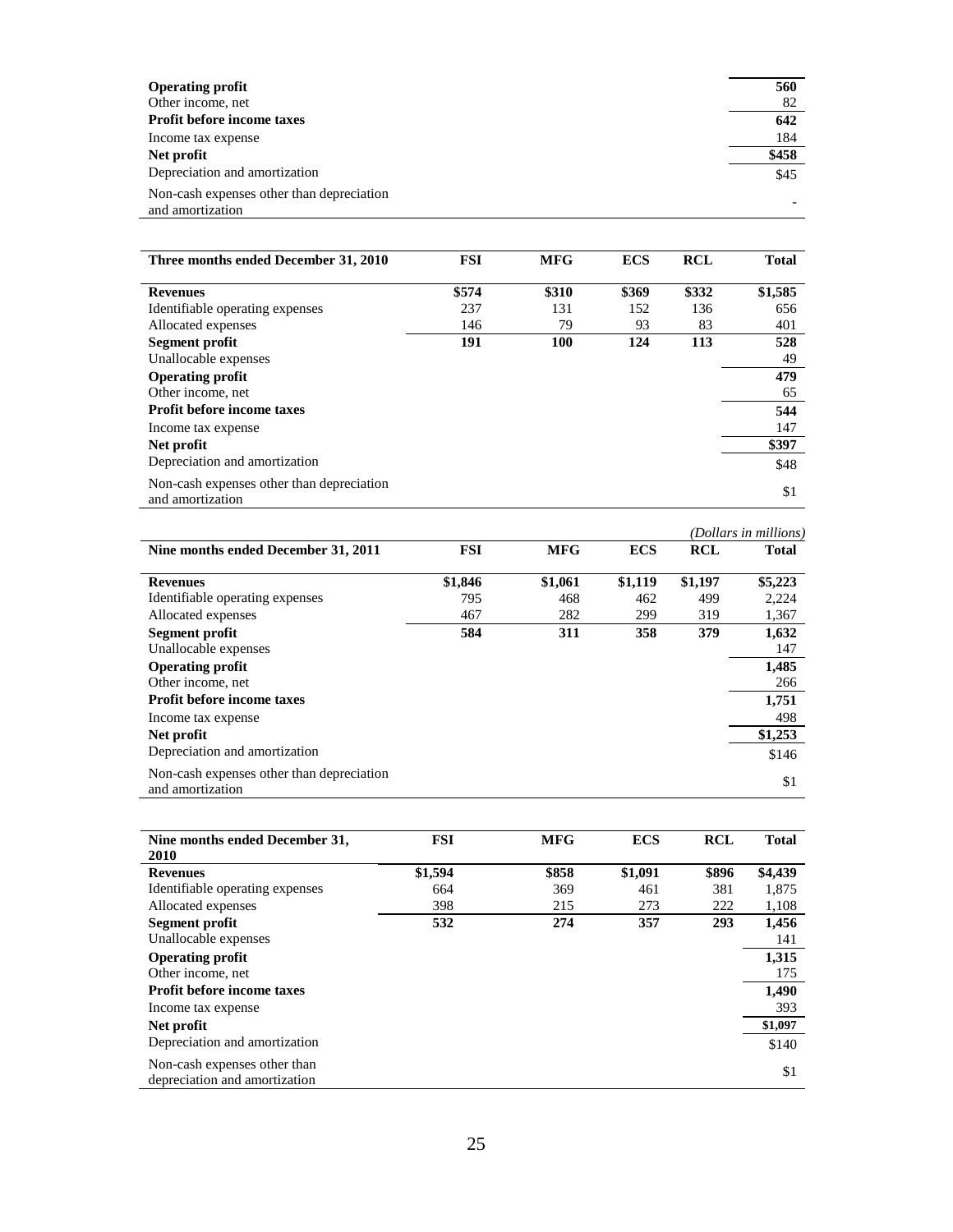# **2.8.2 Geographic segments**

|                                           |         |               |       |                    | (Dollars in millions) |
|-------------------------------------------|---------|---------------|-------|--------------------|-----------------------|
| Three months ended December 31, 2011      | North   | <b>Europe</b> | India | <b>Rest of the</b> | Total                 |
|                                           | America |               |       | World              |                       |
| <b>Revenues</b>                           | \$1,151 | \$408         | \$37  | \$210              | \$1,806               |
| Identifiable operating expenses           | 469     | 172           | 20    | 77                 | 738                   |
| Allocated expenses                        | 300     | 104           | 8     | 51                 | 463                   |
| Segment profit                            | 382     | 132           | 9     | 82                 | 605                   |
| Unallocable expenses                      |         |               |       |                    | 45                    |
| <b>Operating profit</b>                   |         |               |       |                    | 560                   |
| Other income, net                         |         |               |       |                    | 82                    |
| <b>Profit before income taxes</b>         |         |               |       |                    | 642                   |
| Income tax expense                        |         |               |       |                    | 184                   |
| Net profit                                |         |               |       |                    | \$458                 |
| Depreciation and amortization             |         |               |       |                    | \$45                  |
| Non-cash expenses other than depreciation |         |               |       |                    |                       |
| and amortization                          |         |               |       |                    |                       |

| Three months ended December 31, 2010                          | <b>North</b><br>America | <b>Europe</b> | India | <b>Rest of the</b><br>World | <b>Total</b> |
|---------------------------------------------------------------|-------------------------|---------------|-------|-----------------------------|--------------|
| <b>Revenues</b>                                               | \$1,025                 | \$346         | \$34  | \$180                       | \$1,585      |
| Identifiable operating expenses                               | 432                     | 140           | 16    | 68                          | 656          |
| Allocated expenses                                            | 260                     | 88            | 8     | 45                          | 401          |
| Segment profit                                                | 333                     | 118           | 10    | 67                          | 528          |
| Unallocable expenses                                          |                         |               |       |                             | 49           |
| <b>Operating profit</b>                                       |                         |               |       |                             | 479          |
| Other income, net                                             |                         |               |       |                             | 65           |
| <b>Profit before income taxes</b>                             |                         |               |       |                             | 544          |
| Income tax expense                                            |                         |               |       |                             | 147          |
| Net profit                                                    |                         |               |       |                             | 397          |
| Depreciation and amortization                                 |                         |               |       |                             | \$48         |
| Non-cash expenses other than depreciation<br>and amortization |                         |               |       |                             | \$1          |

|                                                               |                         |               |       |                             | (Dollars in millions) |
|---------------------------------------------------------------|-------------------------|---------------|-------|-----------------------------|-----------------------|
| Nine months ended December 31, 2011                           | <b>North</b><br>America | <b>Europe</b> | India | <b>Rest of the</b><br>World | <b>Total</b>          |
| <b>Revenues</b>                                               | \$3,364                 | \$1,123       | \$119 | \$617                       | \$5,223               |
| Identifiable operating expenses                               | 1,421                   | 498           | 60    | 245                         | 2,224                 |
| Allocated expenses                                            | 895                     | 294           | 27    | 151                         | 1,367                 |
| Segment profit                                                | 1,048                   | 331           | 32    | 221                         | 1,632                 |
| Unallocable expenses                                          |                         |               |       |                             | 147                   |
| <b>Operating profit</b>                                       |                         |               |       |                             | 1,485                 |
| Other income, net                                             |                         |               |       |                             | 266                   |
| <b>Profit before income taxes</b>                             |                         |               |       |                             | 1,751                 |
| Income tax expense                                            |                         |               |       |                             | 498                   |
| Net profit                                                    |                         |               |       |                             | \$1,253               |
| Depreciation and amortization                                 |                         |               |       |                             | \$146                 |
| Non-cash expenses other than depreciation<br>and amortization |                         |               |       |                             | \$1                   |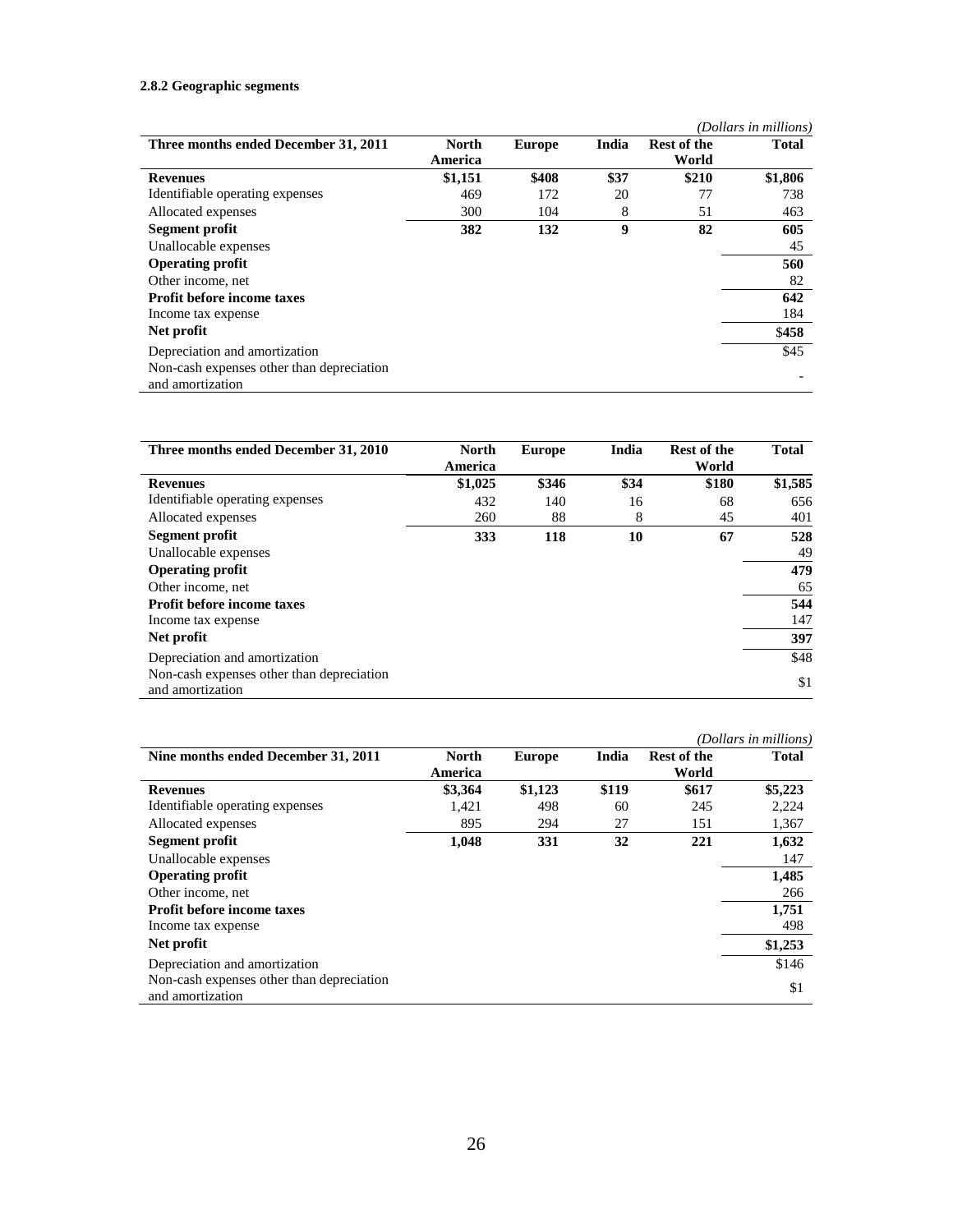| Nine months ended December 31, 2010                           | <b>North</b> | <b>Europe</b> | India | <b>Rest of the</b> | <b>Total</b> |
|---------------------------------------------------------------|--------------|---------------|-------|--------------------|--------------|
|                                                               | America      |               |       | World              |              |
| <b>Revenues</b>                                               | \$2,923      | \$948         | \$89  | \$479              | \$4,439      |
| Identifiable operating expenses                               | 1,251        | 393           | 40    | 191                | 1,875        |
| Allocated expenses                                            | 730          | 237           | 22    | 119                | 1,108        |
| Segment profit                                                | 942          | 318           | 27    | 169                | 1,456        |
| Unallocable expenses                                          |              |               |       |                    | 141          |
| <b>Operating profit</b>                                       |              |               |       |                    | 1,315        |
| Other income, net                                             |              |               |       |                    | 175          |
| <b>Profit before income taxes</b>                             |              |               |       |                    | 1,490        |
| Income tax expense                                            |              |               |       |                    | 393          |
| Net profit                                                    |              |               |       |                    | 1,097        |
| Depreciation and amortization                                 |              |               |       |                    | \$140        |
| Non-cash expenses other than depreciation<br>and amortization |              |               |       |                    | \$1          |

#### **2.8.3 Significant clients**

No client individually accounted for more than 10% of the revenues for the three months and nine months ended December 31, 2011 and December 31, 2010.

### **2.9 Litigation**

The company is subject to legal proceedings and claims which have arisen in the ordinary course of its business. The company"s management does not reasonably expect that legal actions, when ultimately concluded and determined, will have a material and adverse effect on the results of operations or the financial position of the company.

## **2.10 Tax contingencies**

The company has received demands from the Indian Income tax authorities for payment of additional tax of \$198 million, including interest of \$53 million upon completion of their tax review for fiscal 2005, fiscal 2006, fiscal 2007 and fiscal 2008. The tax demands are mainly on account of disallowance of a portion of the deduction claimed by the company under Section 10A of the income tax Act. The deductible amount is determined by the ratio of export turnover to total turnover. The disallowance arose from certain expenses incurred in foreign currency being reduced from export turnover but not reduced from total turnover. The tax demand for fiscal 2007 and fiscal 2008 also includes disallowance of portion of profit earned outside India from the STP units and disallowance of profits earned from SEZ units. The matter for fiscal 2005, fiscal 2006 and fiscal 2007 is pending before the Commissioner of Income tax (Appeals) Bangalore.

The company is contesting the demand and the management, including its tax advisors, believes that its position will likely be upheld in the appellate process. No tax expense has been accrued in the financial statements for the tax demand raised except for claims where the probability of the position being upheld is lower, based on the management estimate, supported by an external opinion. The management believes that the ultimate outcome of this proceeding will not have a material adverse effect on the Company's financial position and results of operations.

#### **2.11 Break up of expenses**

## **Cost of sales**

|                                                          |              |                    | (Dollars in millions) |                |  |
|----------------------------------------------------------|--------------|--------------------|-----------------------|----------------|--|
|                                                          |              | Three months ended |                       |                |  |
|                                                          | December 31. |                    | December 31.          |                |  |
|                                                          | 2011         | 2010               | 2011                  | 2010           |  |
| Employee benefit costs                                   | \$839        | \$747              | \$2.524               | \$2,085        |  |
| Depreciation and amortization                            | 45           | 48                 | 146                   | 140            |  |
| Travelling costs                                         | 40           | 31                 | 127                   | 115            |  |
| Cost of technical sub-contractors                        | 42           | 35                 | 113                   | 100            |  |
| Software packages for own use                            | 27           | 19                 | 71                    | 57             |  |
| Third party items bought for service delivery to clients | 6            | 10                 | 27                    | 17             |  |
| Operating lease payments                                 |              |                    | 19                    | 14             |  |
| Consumables                                              |              |                    | 4                     | $\overline{4}$ |  |